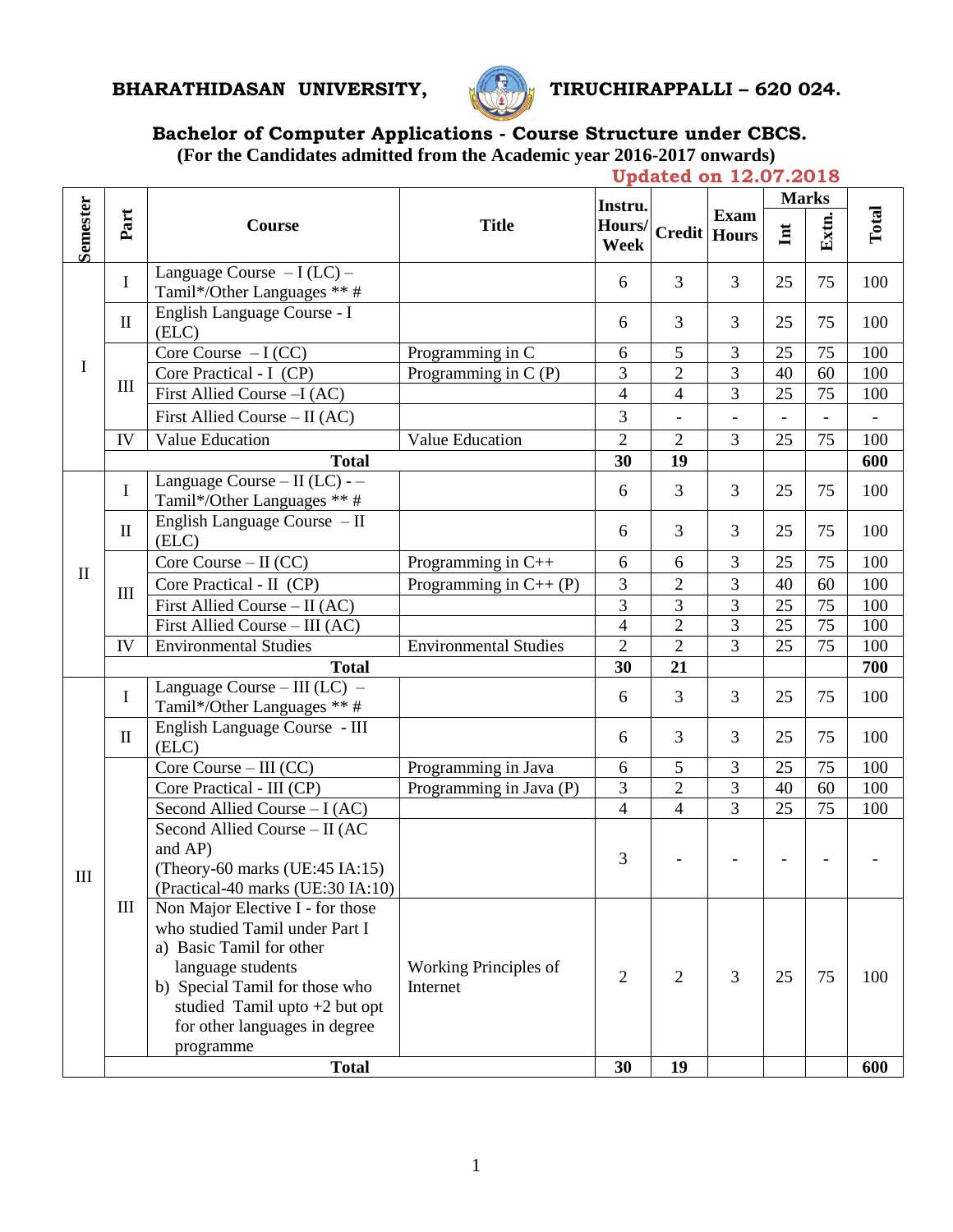|                    | I                  | Language Course - IV (LC) -                |                                                      | 6                        | 3              | 3                        | 25 | 75                       | 100  |
|--------------------|--------------------|--------------------------------------------|------------------------------------------------------|--------------------------|----------------|--------------------------|----|--------------------------|------|
|                    |                    | Tamil*/Other Languages ** #                |                                                      |                          |                |                          |    |                          |      |
|                    | $\rm II$           | <b>English Language Course-IV</b><br>(ELC) |                                                      | 6                        | 3              | 3                        | 25 | 75                       | 100  |
|                    |                    | Core Course $-$ IV (CC)                    | Database Systems                                     | 5                        | 5              | 3                        | 25 | 75                       | 100  |
|                    |                    | Core Practical - IV (CP)                   | Database Systems (P)                                 | $\overline{3}$           | $\overline{2}$ | $\overline{3}$           | 40 | 60                       | 100  |
|                    |                    | Second Allied Course - II (AC              |                                                      |                          |                |                          |    |                          |      |
|                    | $\mathop{\rm III}$ | and AP)                                    |                                                      |                          |                | $(2+2)$                  |    |                          |      |
| IV                 |                    | (Theory -60 marks (UE:45 IA:15)            |                                                      | 3                        | 3              | $4***$                   | 40 | 60                       | 100  |
|                    |                    | (Practical-40 marks (UE:30 IA:10)          |                                                      |                          |                |                          |    |                          |      |
|                    |                    | Second Allied Course-III (AC)              |                                                      | 3                        | $\overline{2}$ | $\overline{3}$           | 25 | 75                       | 100  |
|                    |                    | Non Major Elective II - for those          |                                                      |                          |                |                          |    |                          |      |
|                    |                    | who studied Tamil under Part I             |                                                      |                          |                |                          |    |                          |      |
|                    |                    | a) Basic Tamil for other                   |                                                      |                          |                |                          |    |                          |      |
|                    |                    | language students                          | Fundamentals of                                      |                          |                |                          |    |                          |      |
|                    | IV                 | b) Special Tamil for those who             | <b>Information Technology</b>                        | $\overline{2}$           | $\overline{2}$ | 3                        | 25 | 75                       | 100  |
|                    |                    | studied Tamil upto $+2$ but opt            |                                                      |                          |                |                          |    |                          |      |
|                    |                    | for other languages in degree              |                                                      |                          |                |                          |    |                          |      |
|                    |                    | programme                                  |                                                      |                          |                |                          |    |                          |      |
|                    |                    | Skill Based Elective - I                   | Skill Based Elective - I                             | $\overline{2}$           | $\overline{2}$ | 3                        | 25 | 75                       | 100  |
|                    |                    | <b>Total</b>                               |                                                      | 30                       | 22             |                          |    |                          | 800  |
|                    |                    | Core Course V [CC]                         | Data Structures and                                  | 5                        | 5              | 3                        | 25 | 75                       | 100  |
|                    |                    |                                            | Algorithms                                           |                          |                |                          |    |                          |      |
|                    |                    | Core Course VI [CC]                        | <b>Operating Systems</b>                             | 5                        | $\overline{5}$ | $\overline{3}$           | 25 | 75                       | 100  |
|                    |                    | Core Course VII [CC]                       | <b>Digital Computer</b>                              | 5                        | 5              | 3                        | 25 | 75                       | 100  |
|                    | $\mathop{\rm III}$ |                                            | Fundamentals                                         |                          |                |                          |    |                          |      |
|                    |                    | Core Practical V [CP]                      | Computer Graphics and                                | 4                        | 3              | $\overline{3}$           | 40 | 60                       | 100  |
| V                  |                    |                                            | Animation (P)                                        |                          |                |                          |    |                          |      |
|                    |                    | Major Based Elective - I                   | Computer Graphics /                                  | 5                        | 5              | 3                        | 25 | 75                       | 100  |
|                    |                    |                                            | Software Engineering /                               |                          |                |                          |    |                          |      |
|                    |                    | <b>Skill Based Elective II</b>             | <b>Software Testing</b><br>Skill Based Elective - II | $\overline{c}$           | $\sqrt{2}$     | 3                        | 25 | 75                       | 100  |
|                    | IV                 | <b>Skill Based Elective III</b>            | Skill Based Elective - III                           | $\overline{2}$           | $\overline{2}$ | 3                        | 25 | 75                       | 100  |
|                    |                    | Soft Skills Development                    | Soft Skills Development                              | $\overline{2}$           | $\overline{2}$ | 3                        | 25 | 75                       | 100  |
|                    |                    | <b>Total</b>                               |                                                      | 30                       | 29             |                          |    |                          | 800  |
|                    |                    | Core Course VIII [CC]                      | <b>Computer Networks</b>                             | 6                        | 6              | $\overline{3}$           | 25 | 75                       | 100  |
|                    | $\mathbf{III}$     | Core Course IX [CC]                        | Programming in PHP                                   | 6                        | 6              | 3                        | 25 | 75                       | 100  |
| VI                 |                    | Core Practical VI [CP]                     | Programming in PHP (P)                               | $\overline{5}$           | $\overline{4}$ | $\overline{3}$           | 40 | 60                       | 100  |
|                    |                    |                                            | Cloud Computing /                                    |                          |                |                          |    |                          |      |
|                    |                    | Major Based Elective - II                  | <b>Business Process</b>                              | 6                        | 6              | 3                        | 25 | 75                       | 100  |
|                    |                    |                                            | Outsourcing /Mobile                                  |                          |                |                          |    |                          |      |
|                    |                    |                                            | Computing                                            |                          |                |                          |    |                          |      |
|                    |                    | Major Based Elective - III                 | Mini Project (Students to                            |                          | 6<br>6         | 3                        | 40 | 60                       | 100  |
|                    |                    |                                            | do it in their respective                            |                          |                |                          |    |                          |      |
|                    |                    |                                            | Colleges) / Linux Lab/ Dot                           |                          |                |                          |    |                          |      |
|                    |                    |                                            | Net Lab                                              |                          |                |                          |    |                          |      |
|                    | V                  | <b>Extension Activities</b>                | <b>Extension Activities</b>                          | $\overline{\phantom{a}}$ | $\mathbf{1}$   | $\overline{\phantom{a}}$ |    | $\overline{\phantom{a}}$ |      |
|                    |                    | <b>Gender Studies</b>                      | <b>Gender Studies</b>                                | $\mathbf{1}$             | 1              | 3                        | 25 | 75                       | 100  |
|                    |                    | <b>Total</b>                               |                                                      | 30                       | 30             |                          |    |                          | 600  |
| <b>Grand Total</b> |                    |                                            |                                                      | 180                      | 140            |                          |    |                          | 4100 |

# **List of Allied Courses**

Allied Course I Allied Course II Mathematics **Accounting and OB**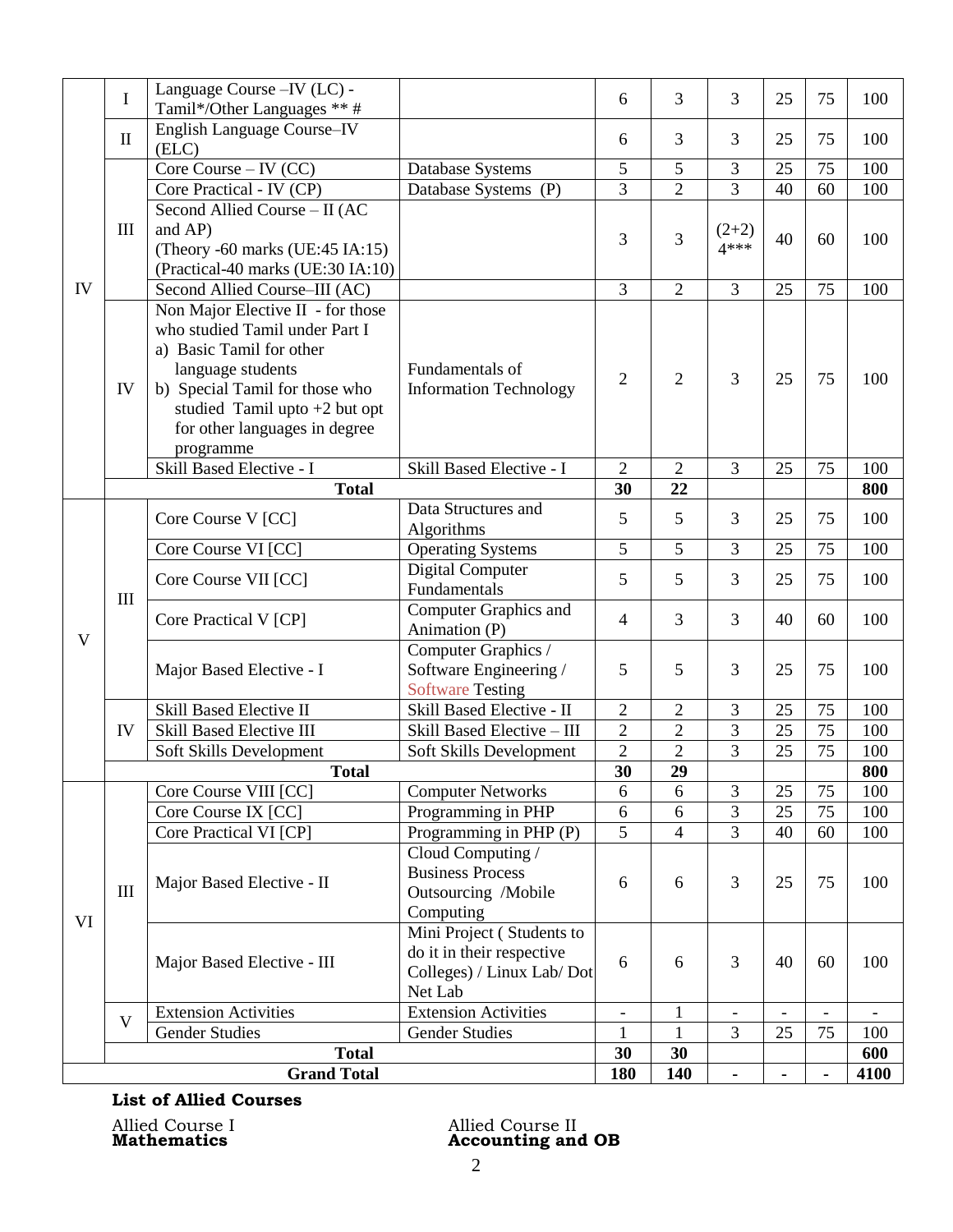| Language $Part-I$            |                 |
|------------------------------|-----------------|
| English Part-II              | 4               |
| Core Paper                   | 9               |
| Core Practical               | 6               |
| Allied Paper                 | 4               |
| Allied Practical             | 2               |
| Non-Major Elective           | 2               |
| <b>Skill Based Elective</b>  | 3               |
| Major Based Elective         | З               |
| <b>Environmental Studies</b> |                 |
| Value Education              |                 |
| Soft Skill Development       |                 |
| <b>Gender Studies</b>        |                 |
| Extension Activities -       | 1 (Credit only) |
|                              |                 |

 $*$  for those who studied Tamil upto  $10<sup>th</sup> + 2$  (Regular Stream)

- + Syllabus for other Languages should be on par with Tamil at degree level
- # those who studied Tamil upto  $10<sup>th</sup> + 2$  but opt for other languages in degree level under Part I should study special Tamil in Part IV
- \*\* Extension Activities shall be out side instruction hours
- \*\*\* Examination hours : (Theory 2 Hours and Practical 2 Hours)

Non Major Elective I & II – for those who studied Tamil under Part I

- a) Basic Tamil I & II for other language students
- b) Special Tamil I & II for those who studied Tamil upto  $10<sup>th</sup>$  or  $+2$  but opt for other languages in degree programme

#### **Note:**

|              | Internal Marks | External Marks |  |  |  |
|--------------|----------------|----------------|--|--|--|
| 1. Theory    | 25             | 75             |  |  |  |
| 2. Practical | 40             | 60             |  |  |  |

3. Separate passing minimum is prescribed for Internal and External marks

#### **FOR THEORY**

The passing minimum for CIA shall be 40% out of 25 marks [i.e. 10 marks] The passing minimum for University Examinations shall be 40% out of 75 marks  $[i.e. 30 marks]$ 

#### **FOR PRACTICAL**

The passing minimum for CIA shall be 40% out of 40 marks [i.e. 16 marks] The passing minimum for University Examinations shall be 40% out of 60 marks  $[i.e. 24 marks]$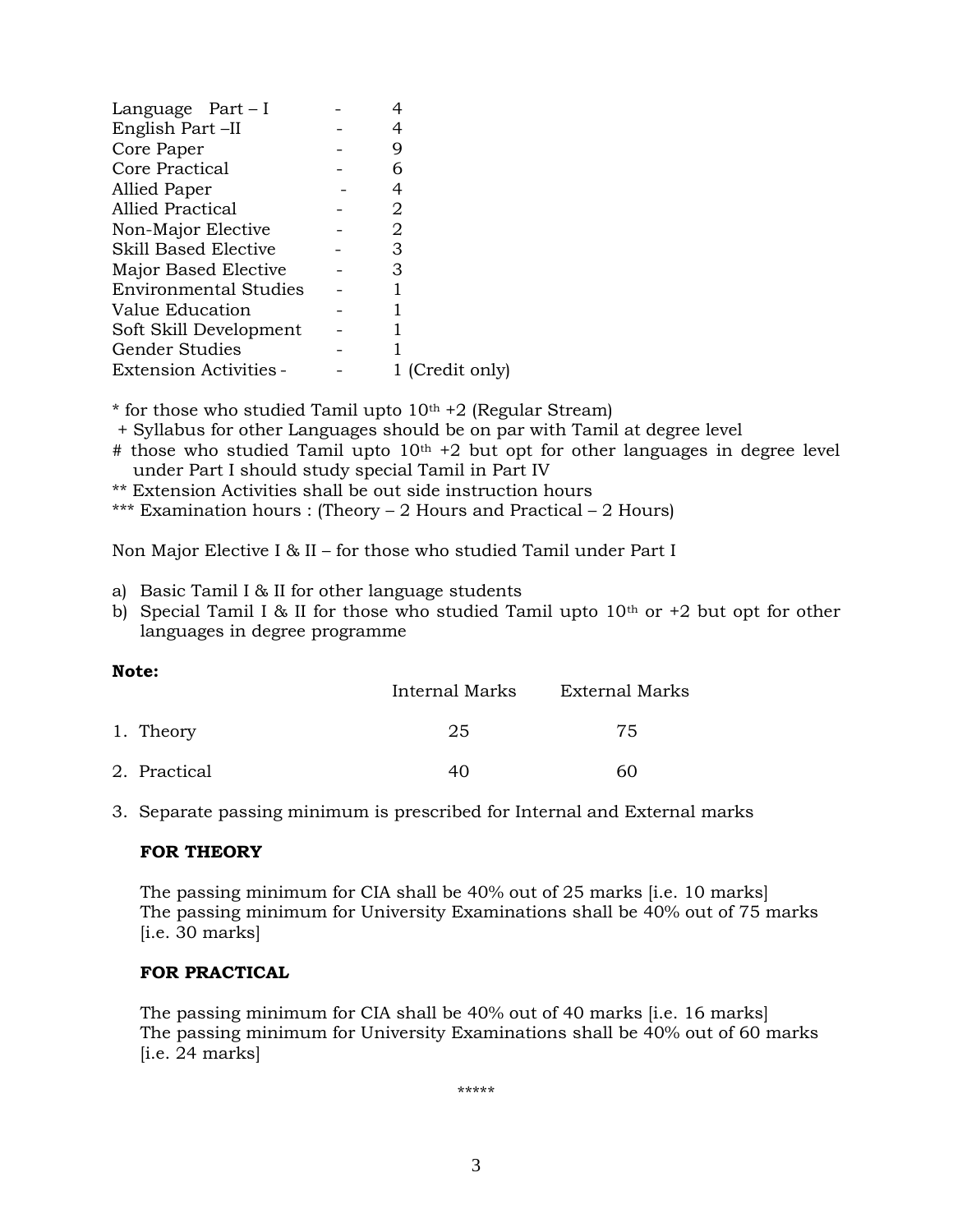# **CORE COURSE – I**

# **PROGRAMMING IN C**

**Objective:** To impart basic knowledge of Programming Skills in C language.

# **Unit I**

Introduction to C – Constants, Variables, Data types – Operator and Expressions.

# **Unit II**

Managing Input and Output operations – Decision Making and Branching – Decision making and Looping.

# **Unit III**

Arrays – Character Arrays and Strings – User defined Functions.

# **Unit IV**

Structures and unions – Pointers – File management in C.

# **Unit V**

Dynamic memory allocation – Linked lists- Preprocessors – Programming Guide lines.

# **Text Book:**

1. Balagurusamy E .,Programming in ANSI C , Sixth Edition, McGraw-Hill, 2012

# **Reference Book:**

1. R.S.Bichkar, Programming with C, University Press, 2012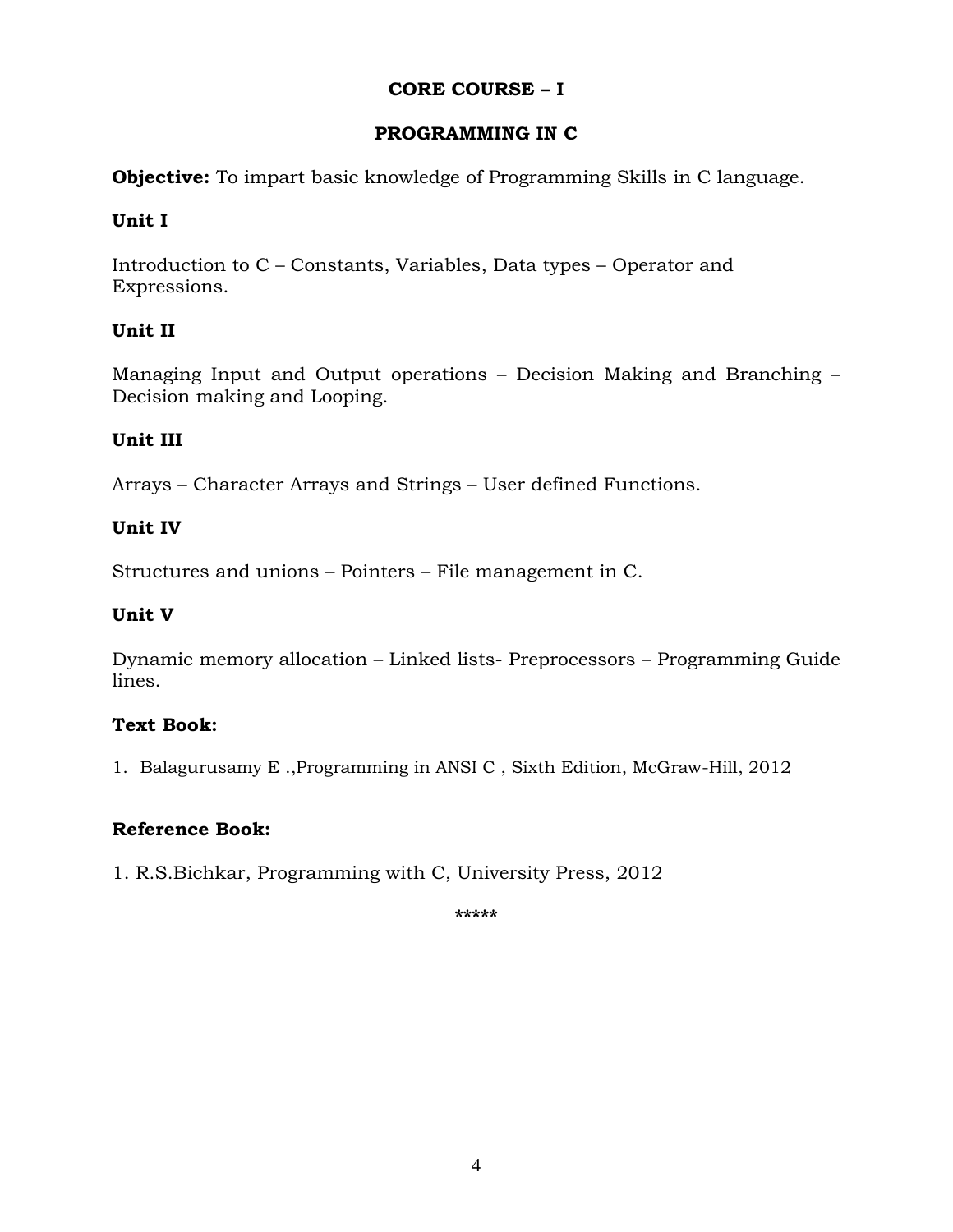# **CORE PRACTICAL I**

### **PROGRAMMING IN C (P)**

**Objective :** To Impart Practical Training in C Programming Language

- 1. Write a Program to convert temperature from degree Centigrade to Fahrenheit.
- 2. Write a Program to find whether given number is Even or Odd.
- 3. Write a Program to find greatest of Three numbers.
- 4. Write a Program to using switch statement to display Monday to Sunday.
- 5. Write a Program to display first Ten Natural Numbers and their sum.
- 6. Write a Program to find Multiplication of Two Matrices.
- 7. Write a Program to find the maximum number in Array using pointer.
- 8. Write a Program to reverse a number using pointer.
- 9. Write a Program to solve Quadratic Equation using functions.
- 10. Write a Program to find factorial of a number using Recursion.
- 11. Write a Program to show Call by Value and Call by Reference.
- 12. Write a Program to add two numbers using pointer.
- 13. Write a Program to create a file containing Student Details.
- 14. Write a Program to update the details of student's information using various file modes.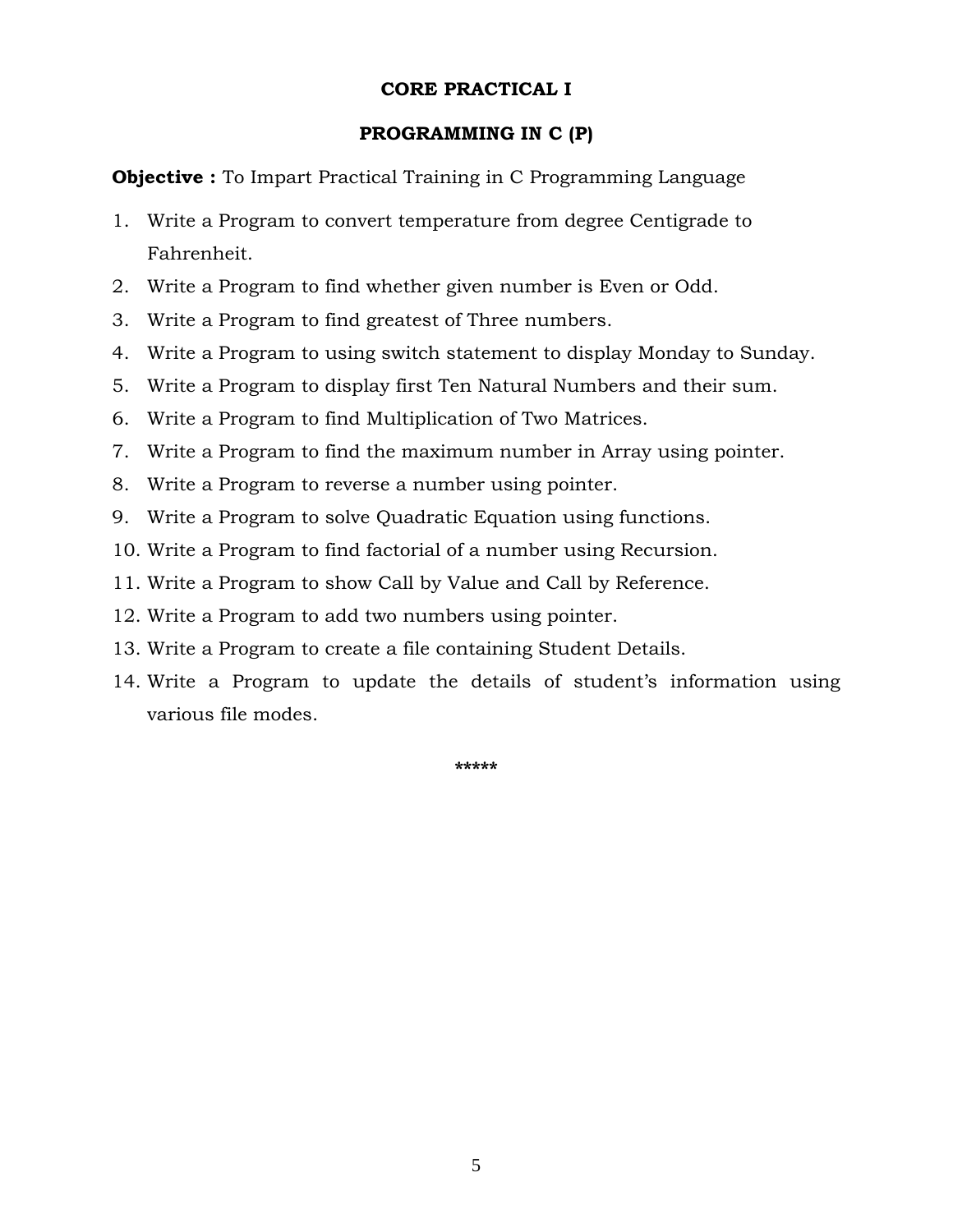# **CORE COURSE II**

# **PROGRAMMING IN C++**

**Objective:** To impart basic knowledge of Programming Skills in C<sup>++</sup> language.

# **Unit I**

Principles of Object- Oriented Programming – Beginning with C++ - Tokens,Expressions and Control Structures – Functions in C++

# **Unit II**

Classes and Objects – Constructors and Destructors – New Operator – Operator Overloading and Type Conversions

# **Unit III**

Inheritance: Extending Classes – Pointers- Virtual Functions and Polymorphism

# **Unit IV**

Managing Console I/O Operations – Working with Files – Templates – Exception Handling

# **Unit V**

Standard Template Library – Manipulating Strings – Object Oriented Systems Development

# **Text Book**

1. Balagursamy E, Object Oriented Programming with C++, Tata McGraw Hill Publications, Sixth Edition, 2013

# **Reference Books**

1. Ashok Kamthane, Programming in C++, Pearson Education, 2013.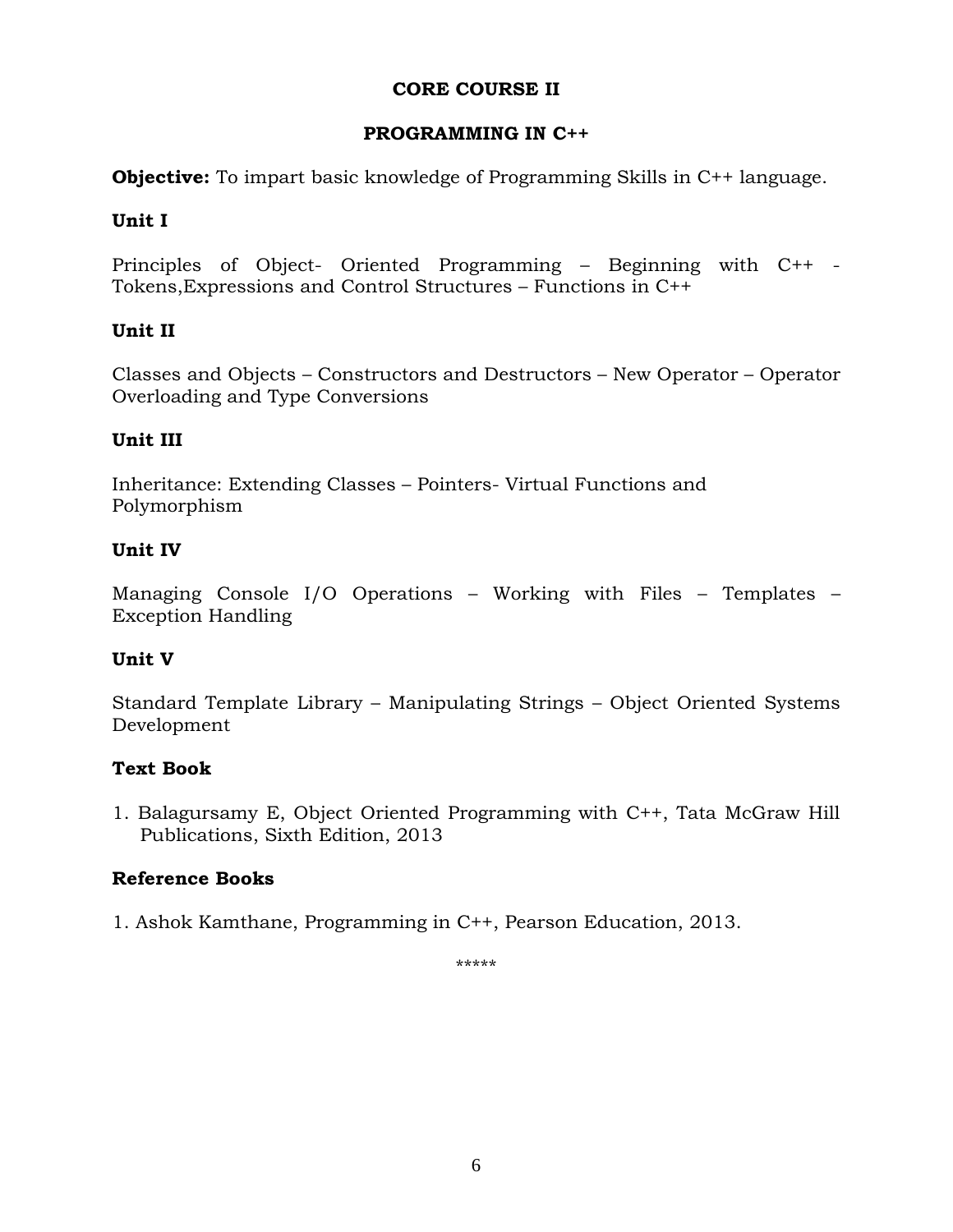### **CORE PRACTICAL II**

### **PROGRAMMING IN C++ (P)**

### **Objective :** To Impart Practical Training in C<sup>++</sup> Programming Language

#### **1. Classes**

Write a Program using a class to represent a Bank Account with Data Members – Name of depositor, Account Number, Type of Account and Balance and Member Functions – Deposit Amount – Withdrawal Amount. Show name and balance. Check the program with own data.

#### **2. Constructor & Destructor**

Write a program to read an integer and find the sum of all the digits until it reduces to a single digit using constructor, destructor and default constructor.

#### **3. Default & Reference Argument**

Write a program using function overloading to read two matrices of different data types such as integers and floating point numbers. Find out the sum of the above matrices separately and display the total sum of these arrays individually.

#### **4. Operator Overloading**

- a. Addition of Two Complex Numbers.
- b. Matrix Multiplication

#### **5. Inheritance**

Prepare Pay Roll of an employee using Inheritance.

#### **6. Pointers**

- a. Write a Program to find the number of vowels in a given text
- b. Write a Program to check for Palindrome

### **7. Files**

Prepare Students Mark List in a file with Student Number, Mark in four subjects and Mark Total. Write a program to arrange these records in the ascending order of Mark Total and write them in the same file overwriting the earlier records.

### **8. Exception Handling**

Prepare Electricity Bill for customers generating and handling any two Exceptions.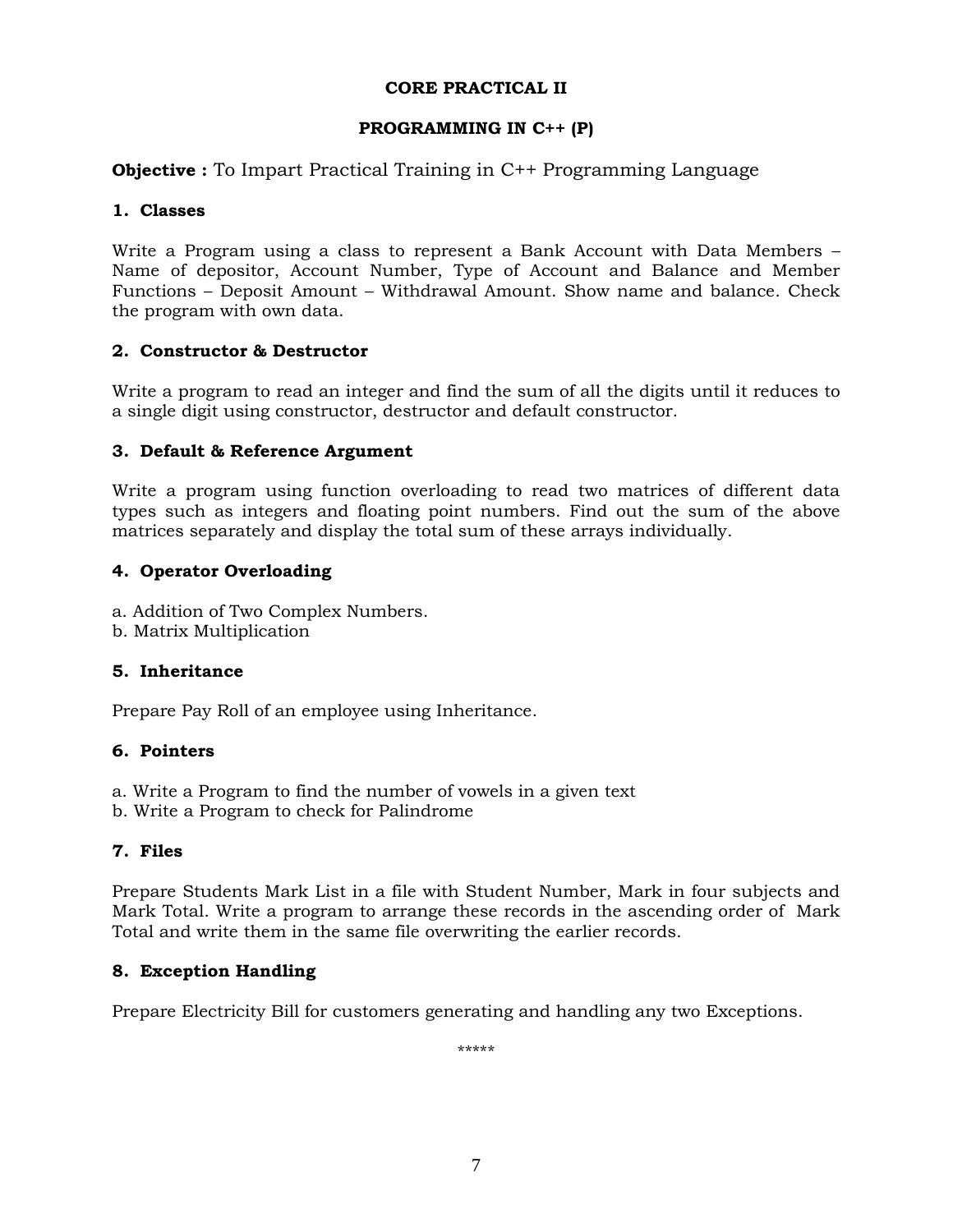#### **CORE COURSE III**

### **PROGRAMMING IN JAVA**

**Objective:** To understand the basic concepts of Object Oriented Programming with Java language

#### **Unit I**

Object Oriented Programming : Introduction to OOP – Objects and Classes – Characteristics of OOP – Difference between OOP and Procedure Oriented Language – Introduction to java Programming : Introduction – Features of Java – Comparing java and Other Languages – Applications and Applets – Java Development Kit – Complex Programs – Java Source File Structure – Prerequisites for Compiling and Running Java Programs

#### **Unit II**

Java Language Fundamentals : The Building Blocks of Java – Data Types – Variable Declarations – Wrapper Classes – Operations and Assignment – Control Structures – Arrays – Strings – StringBuffer Class

#### **Unit III**

Java as an OOP Language : Defining Classes – Modifiers – Packages - Interfaces

#### **Unit IV**

Exception Handling : Introduction – Basics of Exception Handling – Exception Hierarchy – Constructors and Methods in Throwable Class - Unchecked and Checked Exceptions – Handling Exceptions in Java – Exception and Inheritance – Throwing User-defined Exceptions – Redirecting and Rethrowing Exceptions – Advantages of Exception Handling Mechanism – Multithreading : Introduction – Creating Threads – Thread Life-cycle – Thread Priorities and Thread Scheduling – Thread Synchronization – Daemon Threads – Tread Groups – Communication of Threads

#### **Unit V**

Files and I/O Streams : Overview – Java I/O – File Streams – FileInputStream and FileOutputStream – File Streams – RandomAccess File – Serialization - Applets : Introduction – Java Applications versus Java Applets – Applet Life-cycle – Working with Applets – The HTML APPLET Tag – The java.Applet package

#### **Text Book :**

1. Object Oriented Programming through Java, P.Radha Krishna, University Press,2011

#### **Reference Book:**

1. Java Programming, K.Rajkumar, Pearson India, 2013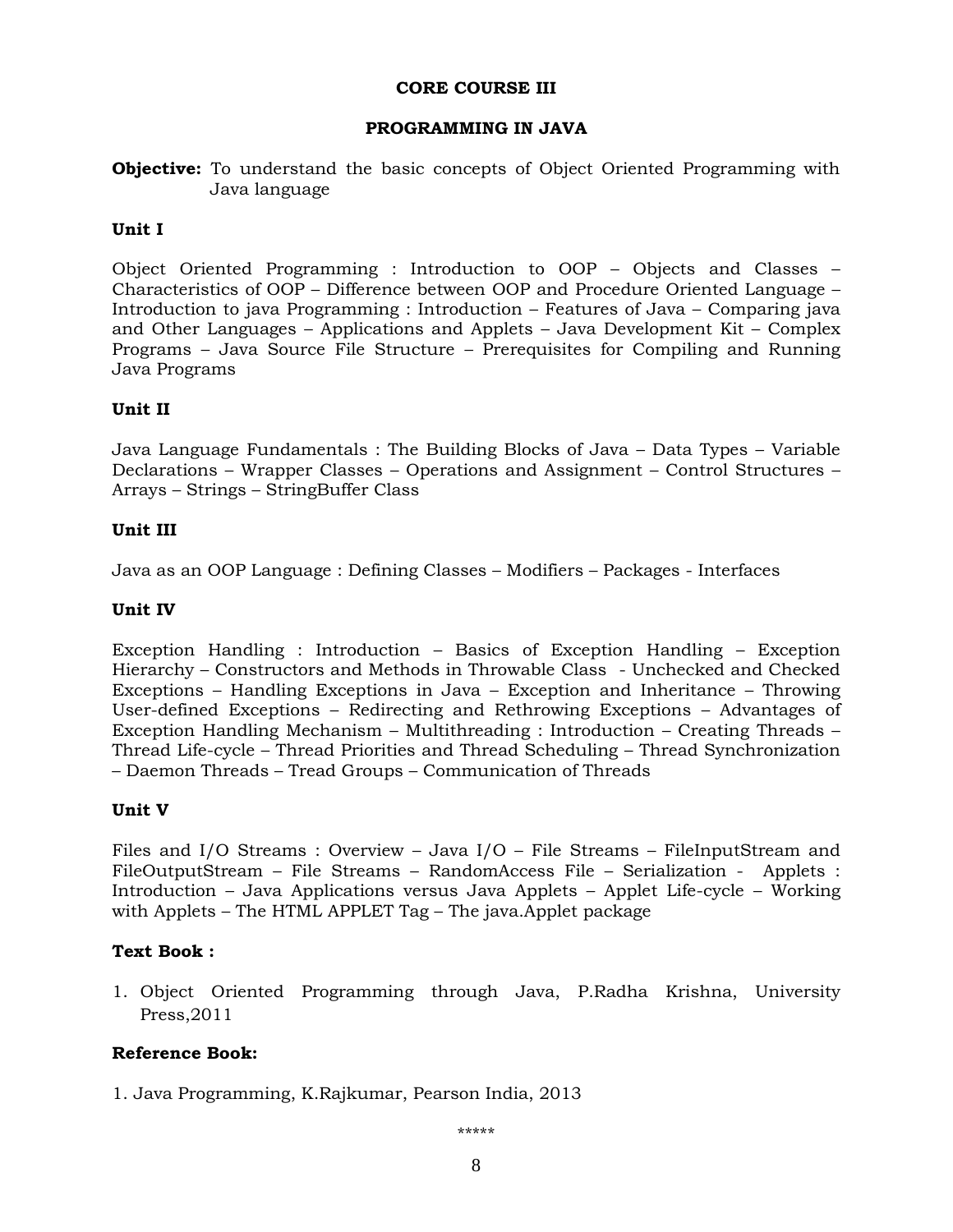# **CORE PRACTICAL III**

# **PROGRAMMING IN JAVA (P)**

**Objective :** To Impart Practical Training in Java Programming Language

- 1. Write a program to sort the given numbers using arrays.
- 2. Write a program to implement the FIND and REPLACE operations in the given multiple text.
- 3. Write a program to implement a calculator to perform basic arithmetic Operations.
- 4. Write a program to find the area of a rectangle using constructor
- 5. Write a program to find the student's percentage and grade using command line arguments.
- 6. Write a program to draw circle or triangle or square using polymorphism and inheritance.
- 7. Implement multiple inheritance concepts in java using interface, you can choose your own example of a company or education institution or a general concept which requires the use of interface to solve a particular problems.
- 8. Write a program to create threads and assign priorities to them
- 9. Write a program to develop an applet to play multiple audio clips using multithreading.
- 10. Write a program to create a window with three check boxes called red, green and blue. The applet should change the colors according to the selection.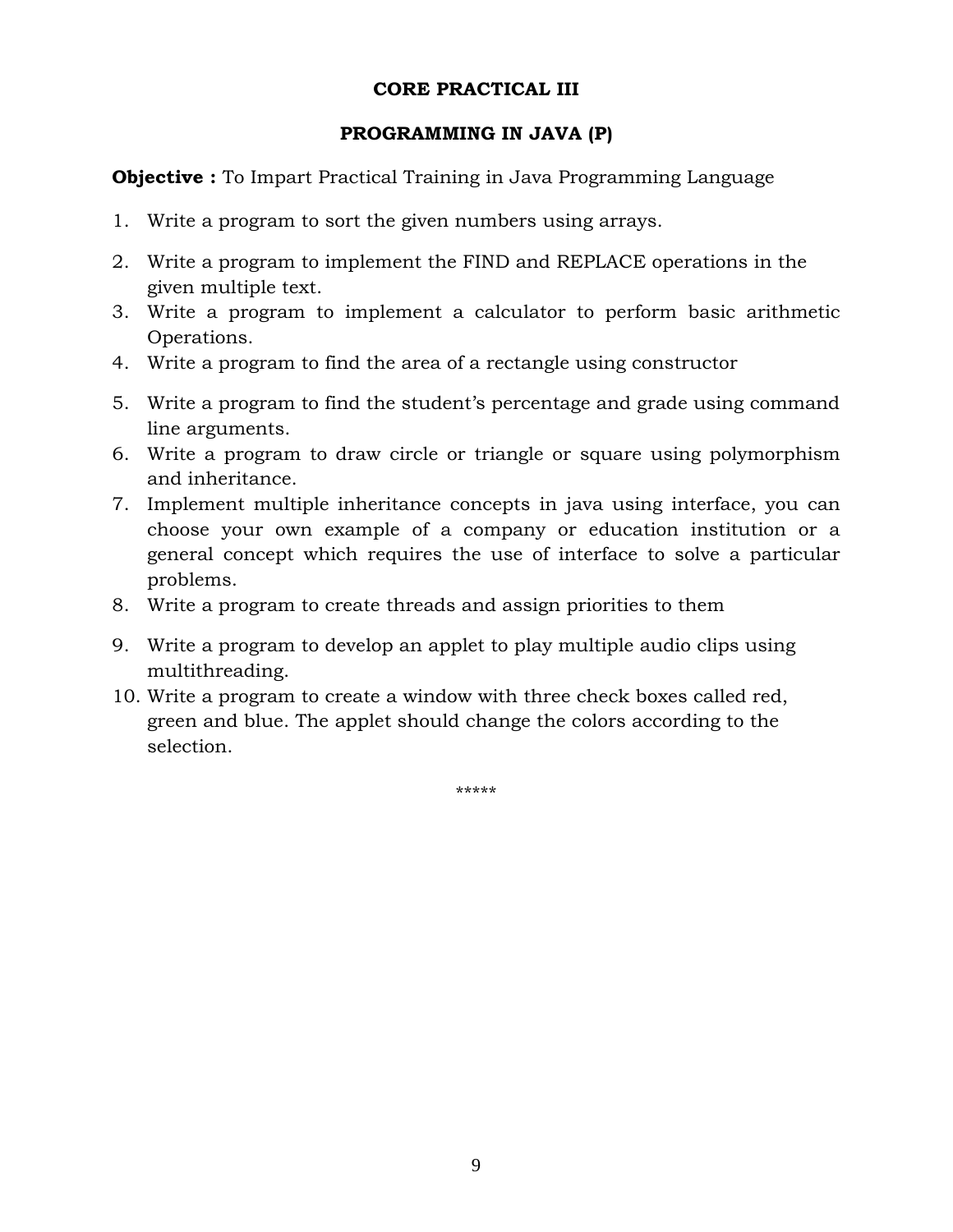# **NON MAJOR ELECTIVE I**

# **WORKING PRINCIPLES OF INTERNET**

**Objective :** To understand the working Principles of Internet

# **Unit I**

What is Internet ? The Internet's underlying Architecture

# **Unit II**

Connecting to the Internet – Communicating on the Internet

# **Unit III**

How the World Wide Web works. Common Internet tools

# **Unit IV**

Multimedia on the Internet – Intranet and shopping on the Internet

# **Unit V**

Safeguarding the Internet

# **Text Book :**

1. How the Internet Works, Preston Gralla, Pearson Education, Eighth Edition, 2006

# **Reference Book :**

1. Internet for Everyone, Alexis Leon, S. Chand (G/L) & Company Ltd; Second Edition 2012.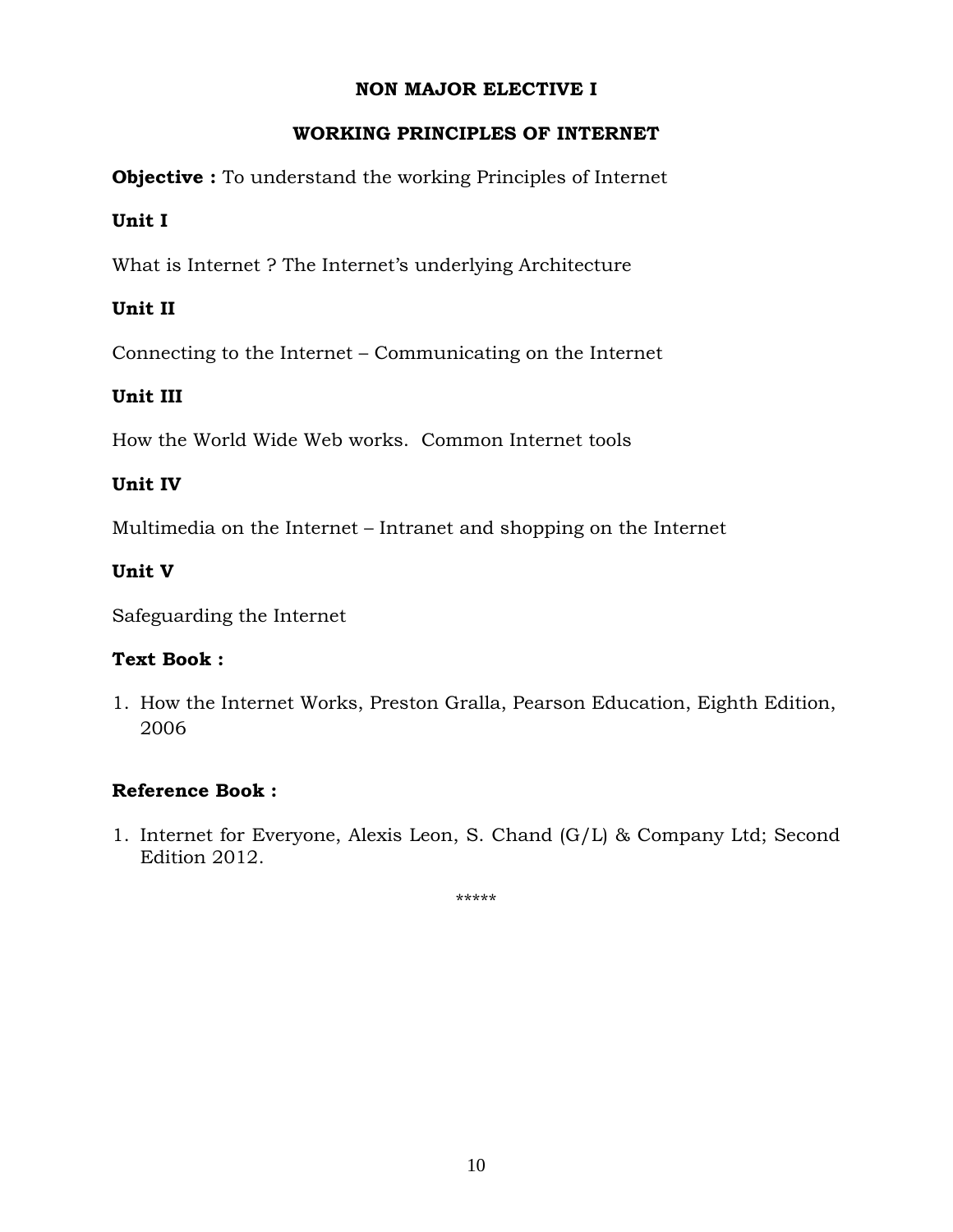### **CORE COURSE IV**

#### **DATABASE SYSTEMS**

**Objective :** To provide the basic concepts of the Database Systems including Data Models, Storage Structure, Normalization and SQL

#### **Unit I**

Introduction: Database-System Applications- Purpose of Database Systems - View of Data --Database Languages - Relational Databases - Database Design -Object-Based and Semi structured Databases - Data Storage and Querying Transaction Management -Data Mining and Analysis - Database Architecture - Database Users and Administrators - History of Database Systems.

### **Unit II**

Relational Model: Structure of Relational Databases - Fundamental Relational-Algebra Operations Additional Relational-Algebra Operations- Extended Relational-Algebra Operations - Null Values - Modification of the Database.

#### **Unit III**

SQL: Data Definition - Basic Structure of SQL Queries - Set Operations -Aggregate Functions - Null Values - Nested Subqueries - Complex Queries - Views -Modification of the Database - Joined Relations - SQL Data Types and Schemas - Integrity Constraints -Authorization - Embedded SQL

#### **Unit IV**

Relational Languages: The Tuple Relational Calculus - The Domain Relational Calculus - Query-by- Example. Database Design and the E-R Model: Overview of the Design Process - The Entity-Relationship Model - 3 Constraints - Entity-Relationship Diagrams - Entity-Relationship Design Issues - Weak Entity Sets - Database Design for Banking Enterprise

#### **Unit V**

Relational Database Design: Features of Good Relational Designs - Atomic Domains and First Normal Form - Decomposition Using Functional Dependencies - Functional-Dependency Theory - Decomposition Using Functional Dependencies - Decomposition Using Multivalued Dependencies-More Normal Forms - Database-Design Process

#### **Text Book:**

1. Database System Concepts, Sixth edition, Abraham Silberschatz , Henry F. Korth, S. Sudarshan, McGraw-Hill-2010.

#### **Reference Books:**

1 Database Systems: Models, Languages, Design and Application, Ramez Elmasri, Pearson Education, 2014.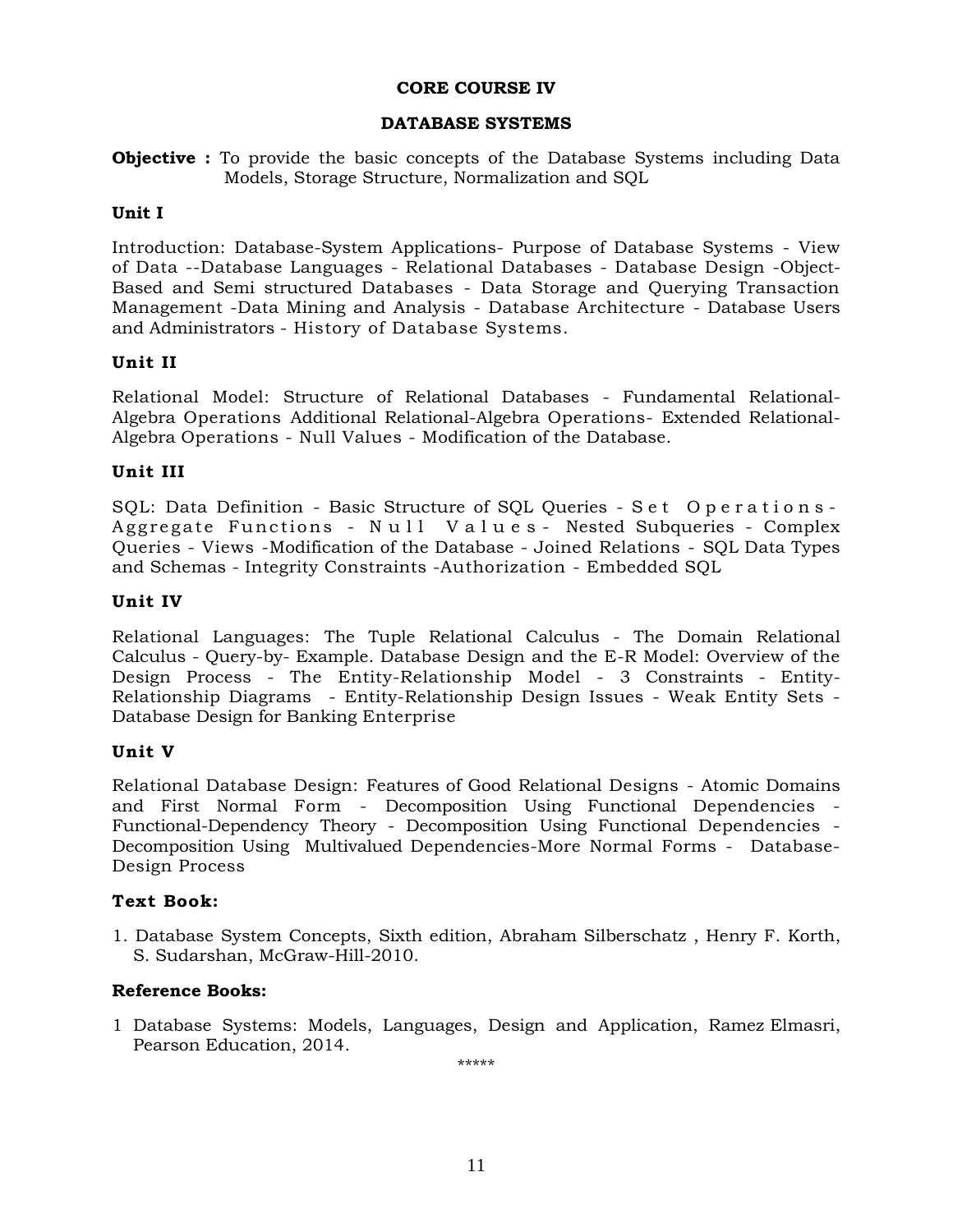# **CORE PRACTICAL IV**

# **DATABASE SYSTEMS (P)**

# **Objective :** To Impart Practical Training in MySQL

1. Create a table and perform the following basic mysql operations

- a) Set the primary key
- b) Alter the structure of the table
- c) Insert values
- d) Delete values based on constraints
- e) Display values using various forms of select clause
- f) Drop the table
- 2. Develop mysql queries to implement the following set operations
	- a) Union
	- b) Union all
	- c) Intersect
	- d) Intersect all
- 3. Develop mysql queries to implement the following aggregate functions
	- a) Sum
	- b) Count
	- c) Average
	- d) Maximum
	- e) Minimum
	- f) Group by clause & having clause
- 4. Develop mysql queries to implement following join operations
	- a) Natural join
	- b) Inner join
	- c) Outer join-left outer, right outer, full outer
	- d) Using join conditions
- 5. Develop mysql queries to implement nested subqueries
	- a) Set membership (int, not int)
	- b) Set comparison (some, all)
	- c) Empty relation (exists, not exists)
	- d) Check for existence of Duplicate tuples(unique, not unique)
- 6. Develop mysql queries to create a views and expand it.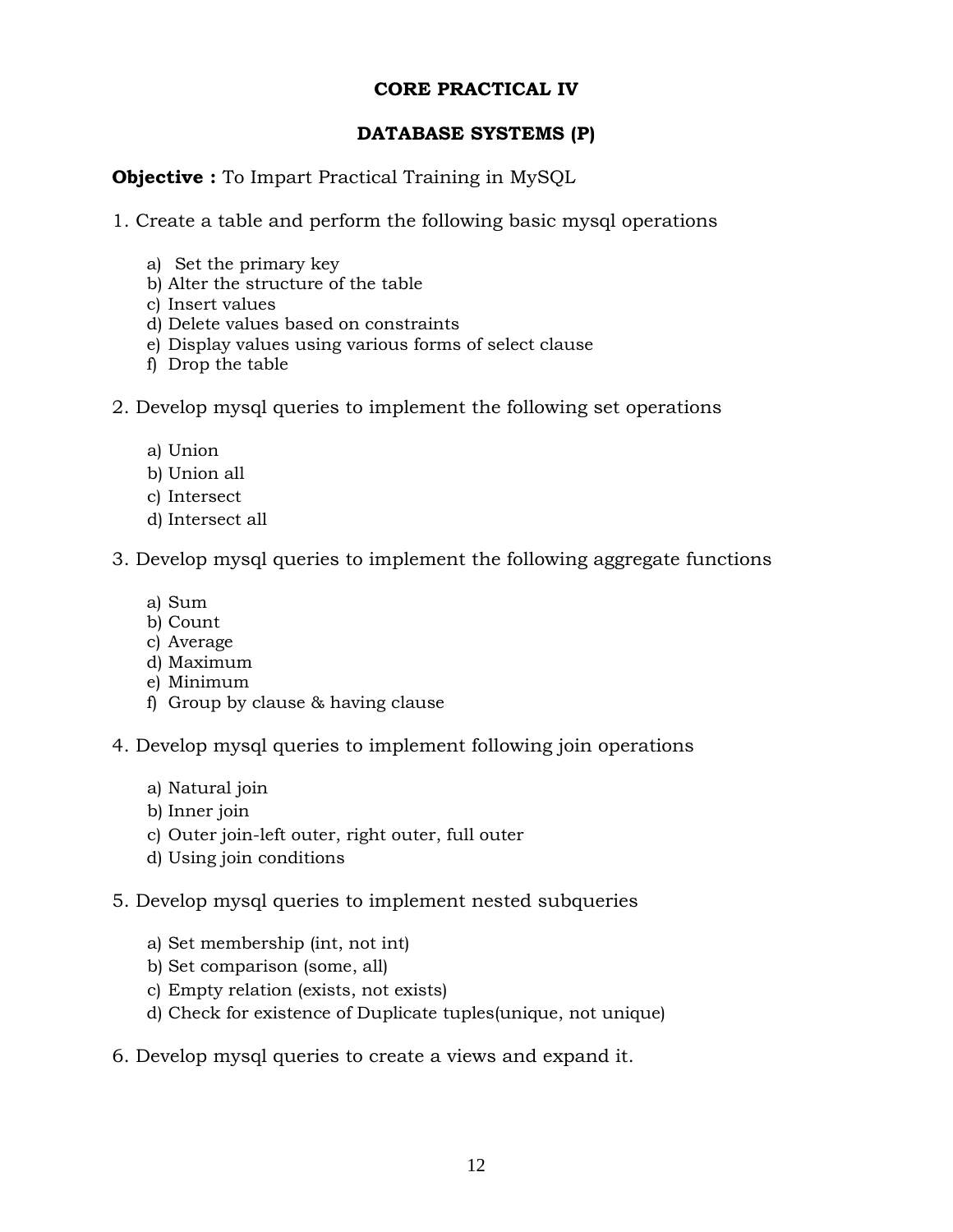- 7. Develop mysql queries to implement
	- a) String operations using %
	- b) String operations using ''
	- c) Sort the element using asc,desc [\*create necessary reletions with requires attribute]
- 8. Consider the following database for a banking enterprise

BRANCH(branch-name:string, branch-city:string, assets:real) ACCOUNT(accno:int, branch-name:string, balance:real) DEPOSITOR(customer-name:string, accno:int) CUSTOMER(customer-name:string, customer-street:string, customercity:string) LOAN(loan-number:int, branch-name:string, amount:real) BORROWER(customer-name:string, loan-number:int)

- i. Create the above tables by properly specifying the primary keys and the foreign keys
- ii. Enter at least five tuples for each relation
- iii. Find all the customers who have at least two accounts at the *Main* branch.
- iv. Find all the customers who have an account at *all* the branches located in a specific city.
- v. Demonstrate how you delete all account tuples at every branch located in a specific city.
- vi. Generate suitable reports.
- vii. Create suitable front end for querying and displaying the results.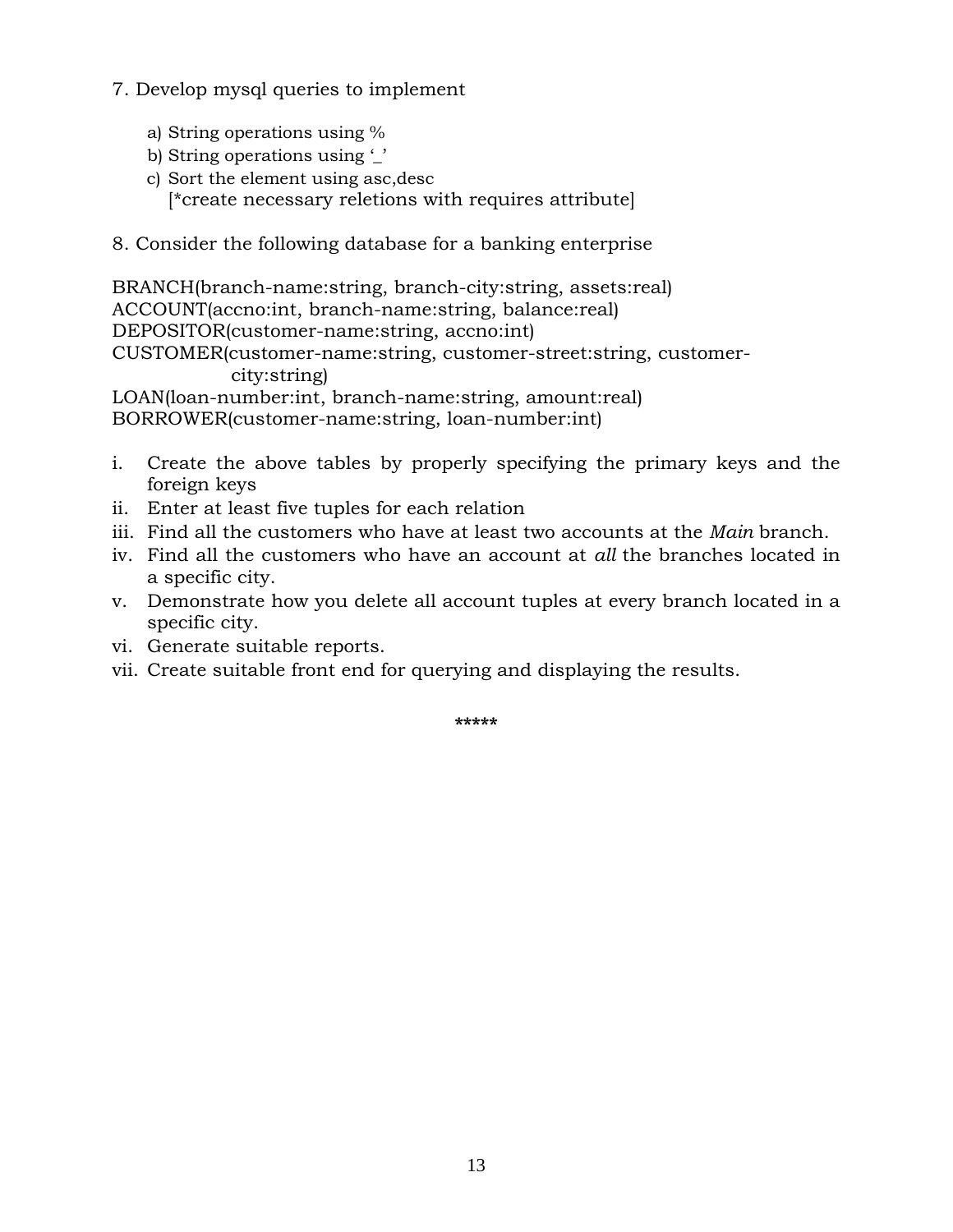# **NON MAJOR ELECTIVE II**

# **FUNDAMENTALS OF INFORMATION TECHNOLOGY**

**Objective :** To Provide the Basic Concepts in Information Technology

# **Unit I**

Introduction to Computers - Generation of Computers - Classfication of Digital Computer - Anatomy of Digital Computer.

# **Unit II**

CPU and Memory - Secondary Story Devices - Input Devices - Output Devices.

# **Unit III**

Introduction to Computer Software - Programming Language - Operating Systems - Introduction to Database Management System.

# **Unit IV**

Computer Networks - WWW and Internet - Email - Web Design

# **Unit V**

Computers at Home, Education, Entertainment, Science, Medicine and Engineering - Introduction to Computer Security - Computer Viruses, Bombs, Worms.

# **Text Book:**

1. Fundamentals of Information Technology, Alexis Leon And Mathews Leon, Vikas Publishing House Pvt. Ltd, 2009

# **Reference Book:**

1. Fundamentals of Computers and Information Technology, M.N Doja, 2005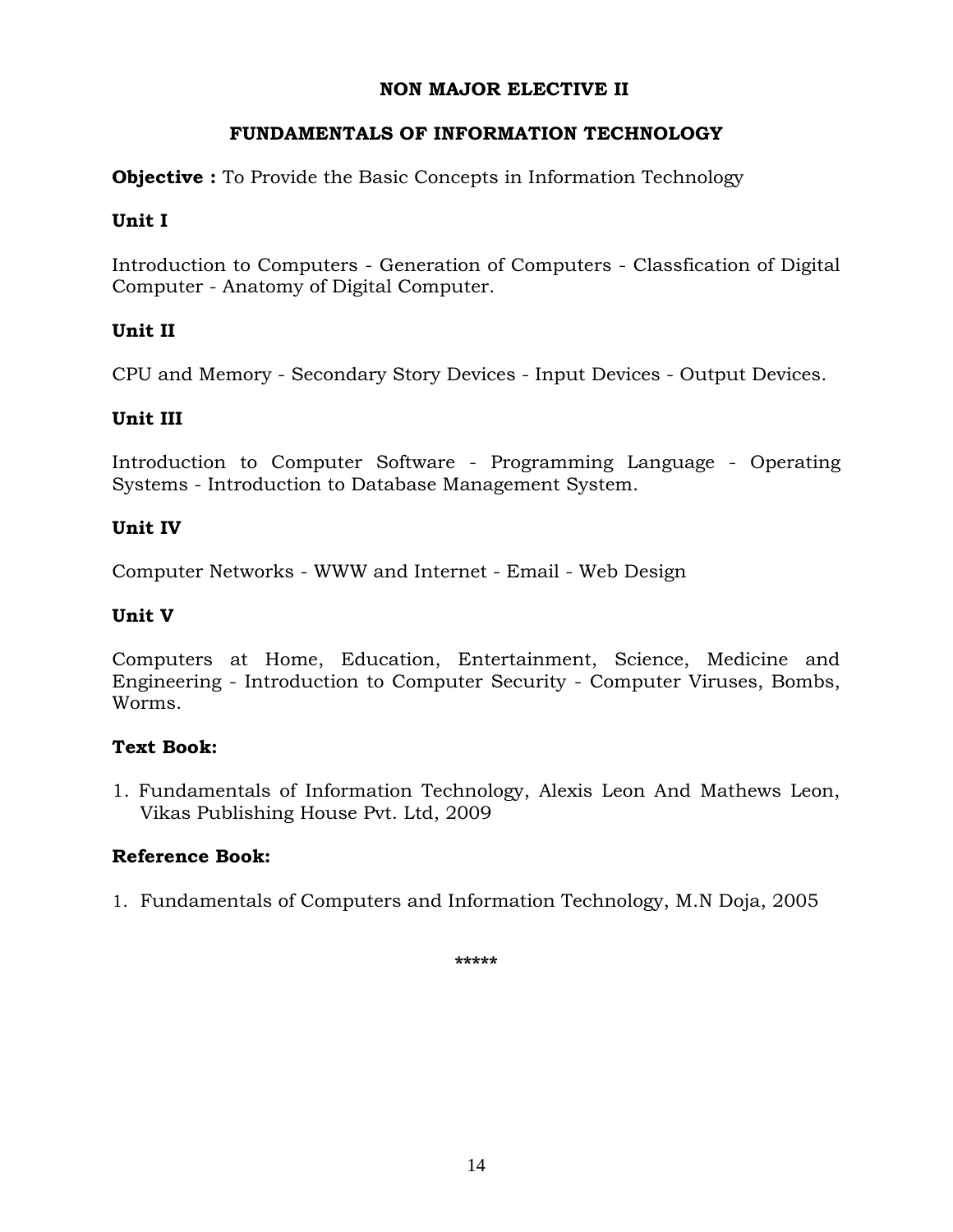# **CORE COURSE V**

# **DATA STRUCTURES AND ALGORITHMS**

**Objective:** To understand the concepts of Data Structures and Algorithms.

# **Unit I**

Arrays and sequential representations – ordered lists – Stacks and Queues – Evaluation ofExpressions – Multiple Stacks and Queues – Singly Linked List – Linked Stacks and queues – Polynomial addition.

# **Unit II**

Trees – Binary tree representations – Tree Traversal – Threaded Binary Trees – Binary Tree Representation of Trees – Graphs and Representations – Traversals, Connected Components and Spanning Trees – Shortest Paths and Transitive closure – Activity Networks – Topological Sort and Critical Paths.

# **Unit III**

Algorithms – Priority Queues - Heaps – Heap Sort – Merge Sort – Quick Sort – Binary Search – Finding the Maximum and Minimum.

# **Unit IV**

Greedy Method : The General Method – Optimal Storage on Tapes – Knapsack Problem – Job Sequencing with Deadlines – Optimal Merge Patterns.

# **Unit V**

Back tracking: The General Method – The 8-Queens Problem – Sum of Subsets – Graph Coloring.

# **Text Books:**

- 1. Fundamentals of Data Structure Ellis Horowiz, SartajSahni, Galgotia Publications, 2008
- 2. Computer Algorithms Ellis Horowiz, SartajSahni and Sanguthevar Rajasekaran, University Press, 2008.

# **Reference Book:**

1. Data Structures – Seymour Lipschutz, Tata Mcgraw Hill, Schaum's Outline Series, 2014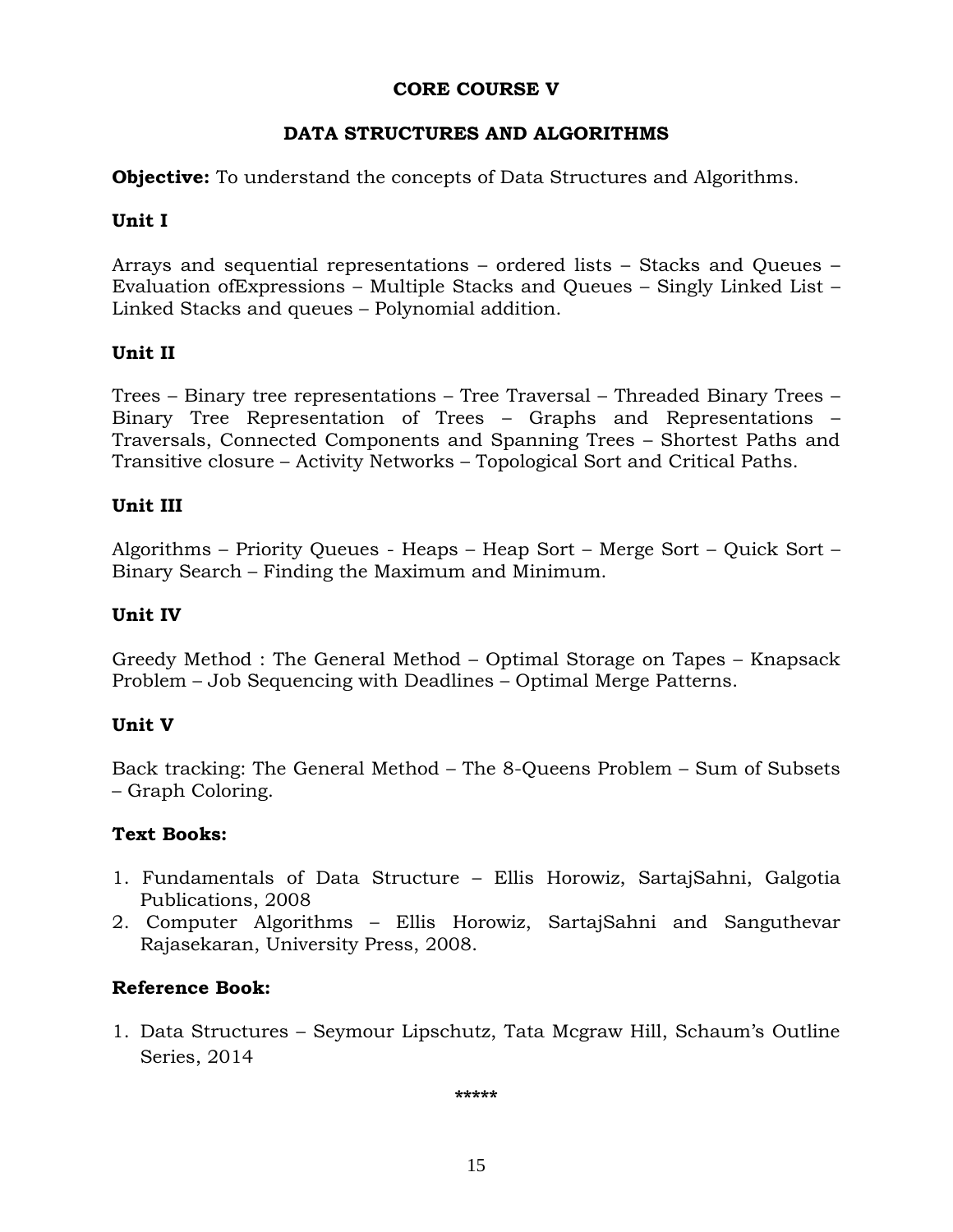### **CORE COURSE VI**

### **OPERATING SYSTEMS**

**Objective:** To provide the Fundamental Concepts in an Operating System.

### **Unit I Introducing Operating Systems**

Introduction - What Is an Operating System-Operating System Software -A Brief History of Machine Hardware -Types of Operating Systems -Brief History of Operating System Development-Object-Oriented Design

#### **Unit II Memory Management**

Early Systems: Single-User Contiguous Scheme -Fixed Partitions-Dynamic Partitions-Best-Fit versus First-Fit Allocation -Deallocation - Relocatable Dynamic Partitions. Virtual Memory: Paged Memory Allocation-Demand Paging-Page Replacement Policies and Concepts -Segmented Memory Allocation-Segmented/Demand Paged Memory Allocation - Virtual Memory-Cache Memory

#### **Unit III Processor Management**

Overview-About Multi-Core Technologies-Job Scheduling Versus Process Scheduling-Process Scheduler-Process Scheduling Policies-Process Scheduling Algorithms -A Word About Interrupts-Deadlock-Seven Cases of Deadlock -Conditions for Deadlock-Modeling Deadlock-Strategies for Handling Deadlocks –Starvation - Concurrent Processes: What Is Parallel Processing-Evolution of Multiprocessors-Introduction to Multi-Core Processors-Typical Multiprocessing Configurations--Process Synchronization Software

### **Unit IV Device Management**

Types of Devices-Sequential Access Storage Media-Direct Access Storage Devices-Magnetic Disk Drive Access Times- Components of the I/O Subsystem-Communication among Devices-Management of I/O Requests

#### **Unit: V File Management**

The File Manager -Interacting with the File Manager -File Organization - Physical Storage Allocation -Access Methods-Levels in a File Management System - Access Control Verification Module

### **Text Book:**

1. Understanding Operating Systems, Ann McIver McHoes and Ida M. Flynn, Course Technology, Cengage Learning, 2011

### **Reference Book:**

1. Operating Systems, Achyut Godbole and Atul Kahate, McGraw Hill Publishing, 2010.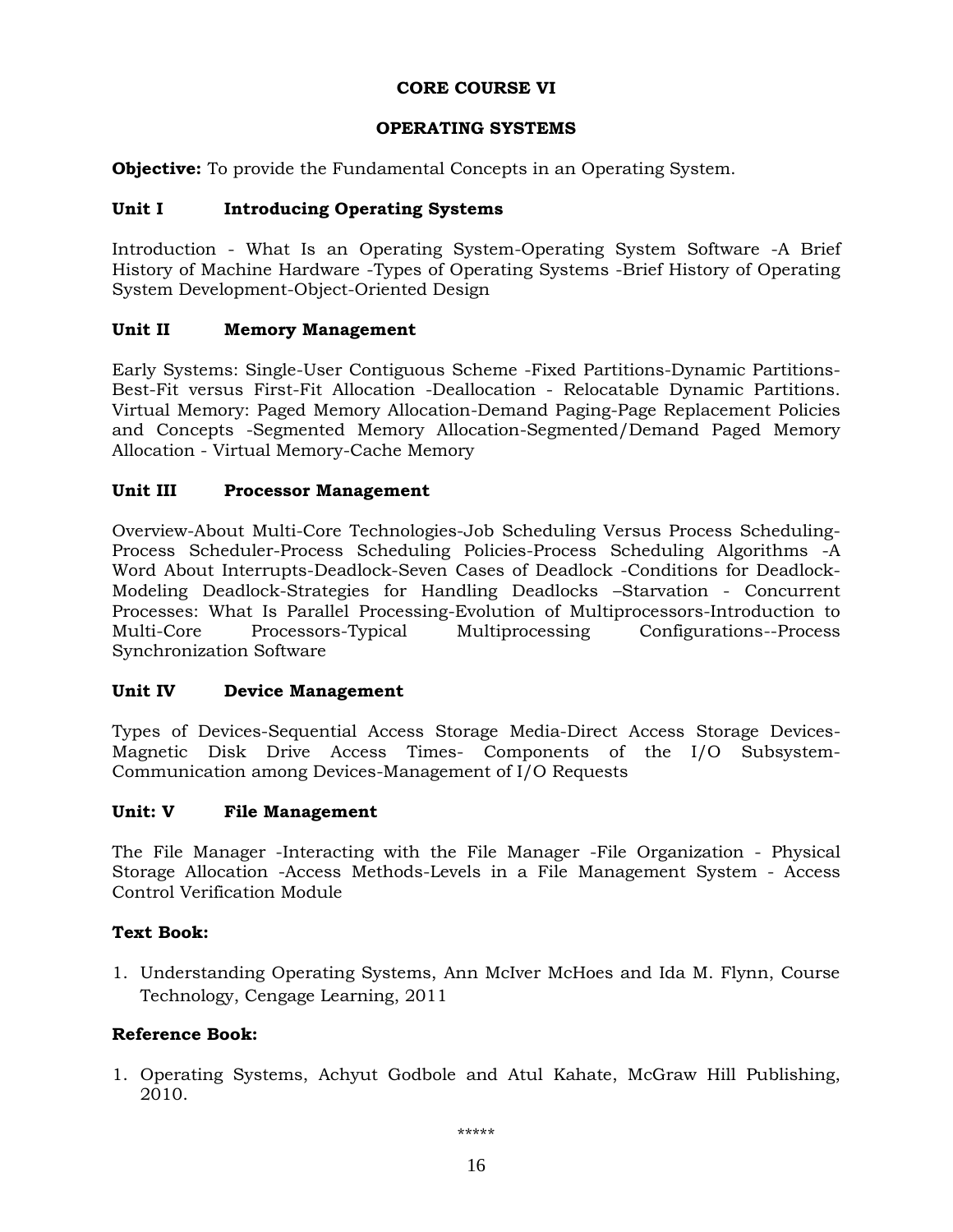### **CORE COURSE VII**

### **DIGITAL COMPUTER FUNDAMENTALS**

**Objective :** To understand the concepts in Digital Computer System

### **Unit I**

Number Systems and Codes: Binary Number System – Binary to Decimal Conversion – Decimal to Binary Conversion – Binary Addition – Binary Subtraction – Binary Multiplication and Division – Octal Numbers – Hexadecimal Numbers – Binary Codes – Error Detecting Codes – Error Correcting Codes.

### **Unit II**

Logic Gates and Circuits: Boolean Algebra and Logic Gates – AND, OR, NOT, NAND, NOR, Exclusive OR and Exclusive OR Gates – Applications of XOR Gate – The Exclusive NOR Gate – Positive and Negative Logic – Logic Chararcteristics – Bipolar Logic Families – Integrated Circuits – Boolean Algebra: Definitions – Fundamentals of Boolean Algebra – Boolean Functions – Minterms and Maxterms – Laws and Theorems of Boolean Algebra – DeMorgan's Theorem – Universal Building Blocks (UBB) – NAND Gate as UBB – NOR Gate as UBB.

### **Unit III**

Boolean Algebra: Simplifying Logic Circuits – Sum of Products – AND-OR Networks – Sum of Products and Product of Sums Forms – Karnaugh Maps – Product of Sums Simplification – NAND and NOR Implementation – AND-OR-INVERT Implementation – OR-AND-INVERT Implementation – Don't Care Conditions – Overlapping Groups – Rolling the Map – Eliminating Redundant Groups.

### **Unit IV**

Combinational Logic Circuits: Introduction – Adders – The Half Adder – The Full Adder – Subtractors – BCD Adder – Multiplexers – Demultiplexers – Decoders – Encoders – Floating Point Number System – Range of Stored Numbers.

### **Unit V**

Sequential Logic Circuits: Flip Flops – RS Flip Flop – Clocked RS Flip Flop – D Flip Flop – JK Flip Flop – T Flip Flop – Triggering of Flip Flops – Master Slave Flip Flop – Conversion of D Flip Flop – Conversion of T Flip Flop – Transfer Circuit – Clock – Counters and Shift Registers: Counters – Asynchronous or Ripple Counter – Ring Counter – Twisted Ring Counter – State Diagrams and State Tables – Magnitude Comparator – Programmable Arrays of Logic Cells – Shift Registers.

### **Text Book:**

1. Principles of Digital Electronics, Dr. K. Meena, PHI Learning Private Limited, New Delhi, 2009.

### **Reference Book:**

1. Digital Logic Design, M. Morris Mano, Pearson Education, 2010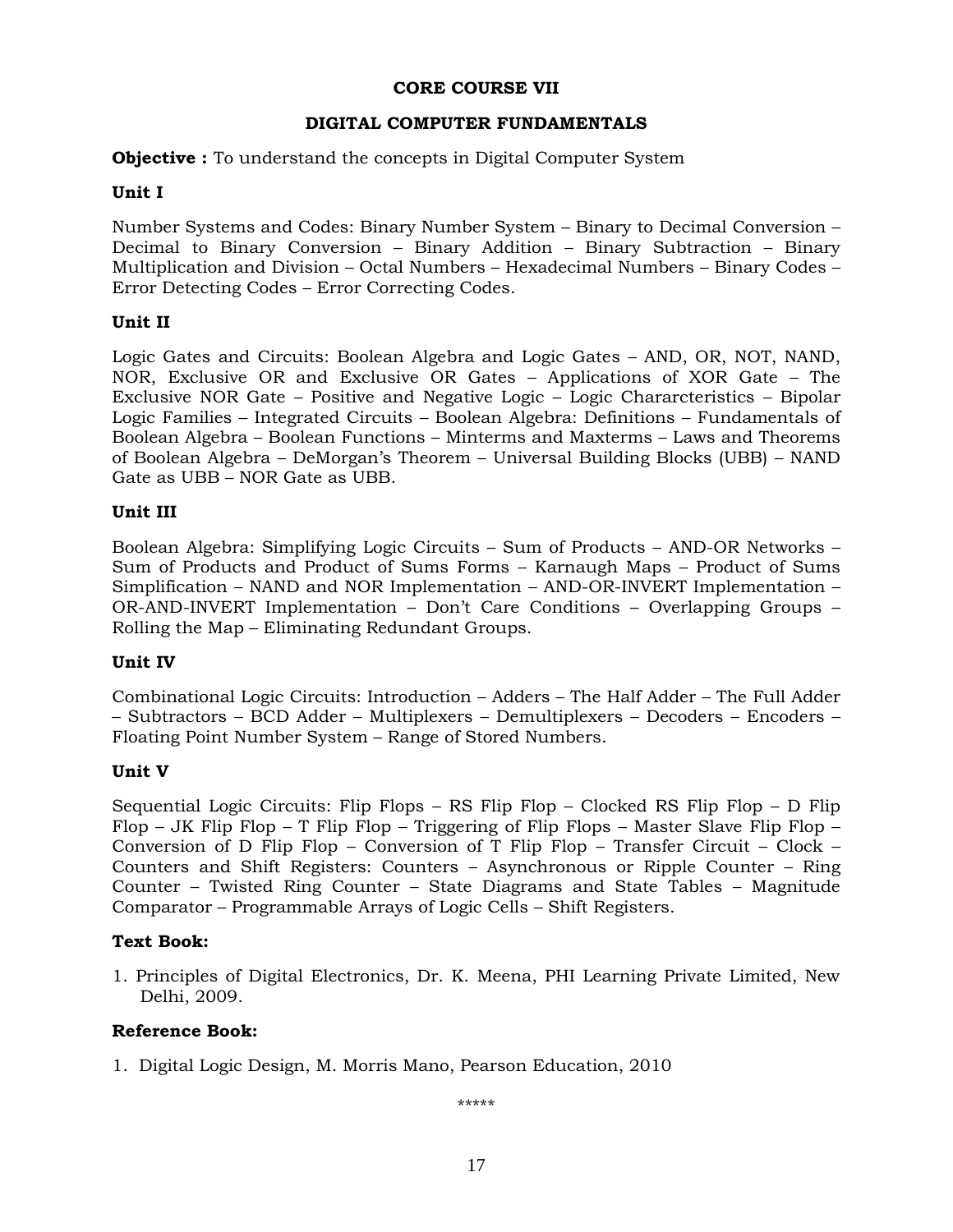### **CORE PRACTICAL V**

### **COMPUTER GRAPHICS AND ANIMATION (P)**

**Objective :** To Impart Practical Training in Computer Graphics and Animation related problems

### **Photoshop :**

- 1. (i) Handling different file formats and interchanging them, changing the resolution, color, grayscales and size of the images
	- (ii) Using brushes and creating multicolor real life images
- 2. Cropping, rotating, overlapping, superimposing, pasting photos on a page
- 3. Creation of a single image from selected portions of many
- 4. Developing a commercial brochure with background tints
- 5. Creating an image with multi-layers of images and texts.
- 6. Applying masks and filtering on images

### **Flash :**

Develop an image(s) and do the following.

- 1. Basic Drawing and Painting
- 2. Working with Strokes and Fills
- 3. Creating Custom Colors, Gradients, and Line Styles Transforming and Grouping Objects
- 4. Creating and Managing Multiple Layers
- 5. Converting Text into Shapes
- 6. Animate using motion, shape, Tweening, and actions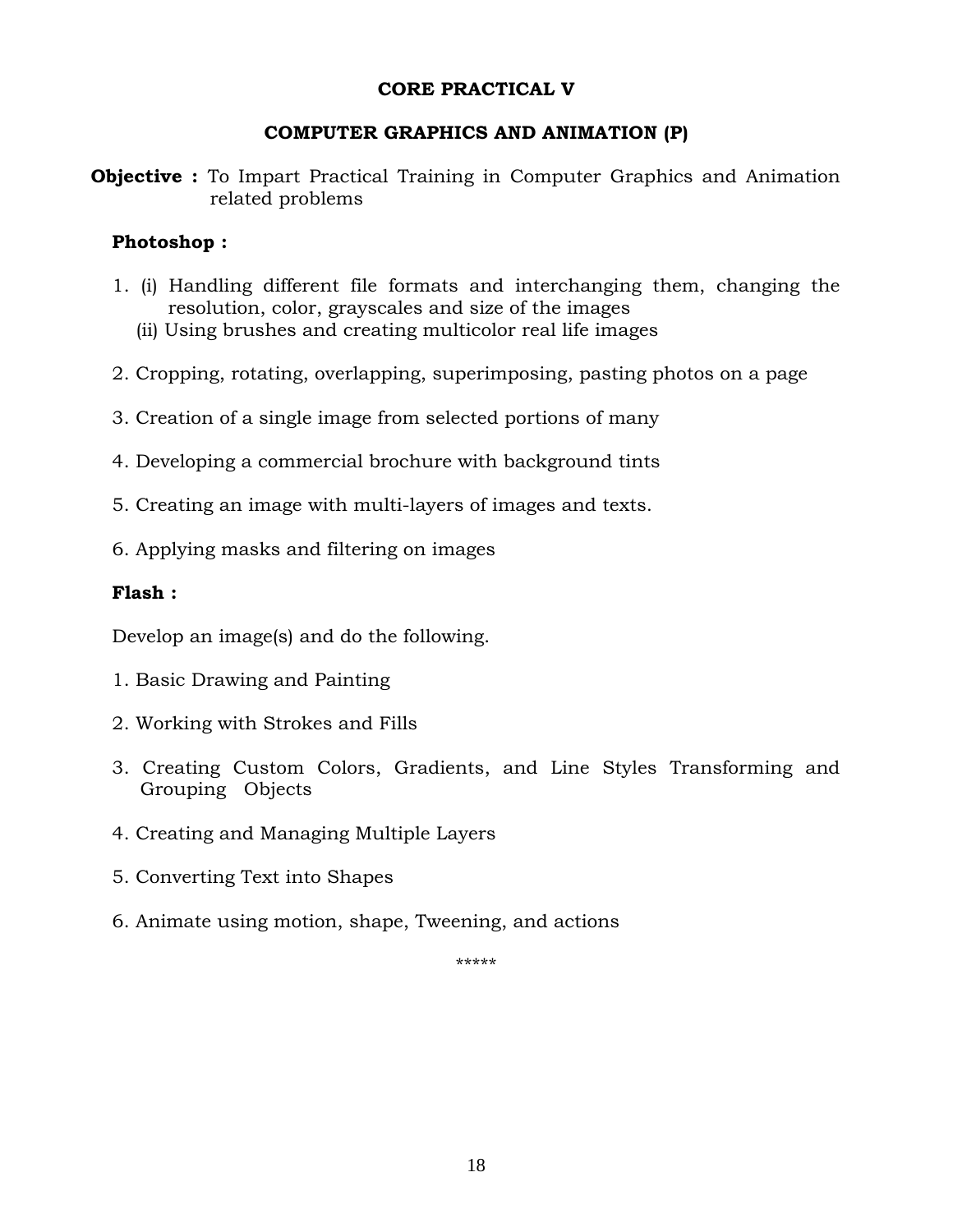#### **MAJOR BASED ELECTIVE I (A)**

#### **COMPUTER GRAPHICS**

**Objective:** To understand the concepts on basic Graphical Techniques, Raster Graphics, Two Dimensional and Three Dimensional Graphics

#### **Unit I**

Overview of Computer Graphics System: Video Display Devices – Raster Scan Systems – Random – Scan Systems - Graphics Monitors and Workstations – Input Devices – Hardcopy Devices – Graphics Software.

#### **Unit II**

Output Primitives: Line Drawing Algorithms – Loading the Frame Buffer – Line Function – Circle – Generating Algorithms. Attributes of Output Primitives: Line Attributes – Curve Attributes – Color and Grayscale levels – Area fill Attributes – Character Attributes – Bundled Attributes – Inquiry Functions.

#### **Unit III**

2D Geometric Transformations: Basic Transformation – Matrix Representations – Composite Transformations – Window to View port Co-Ordinate Transformations. Clipping: Point Clipping – Line Clipping – Cohen-Sutherland Line Clipping – Liang Barsky Line Clipping – Polygon Clipping – Sutherland – Hodgman Polygon Clipping – Curve Clipping – Text Clipping.

#### **Unit IV**

Graphical User Interfaces and Interactive Input Methods: The User Dialogue – Input of Graphical Data – Input Functions – Interactive Picture Construction Techniques. Three Dimensional Concepts: 3D-Display Methods – #Three Dimensional Graphics Packages

#### **Unit V**

3D Geometric and Modeling Transformations: Translation – Scaling – Rotation – Other Transformations. Visible Surface Detection Methods: Classification of Visible Surface Detection Algorithm – Back face Detection – Depth-Buffer Method – A-Buffer Method – Scan-Line Method – Applications of Computer Graphics.

#### **Text Book**:

1. Donald Hearn M. Pauline Baker, Computer Graphics C Version, Second Edition, Pearson Education, 2014.

#### **Reference Book**:

1. Computer Graphics, Sunil Kumar Sharma, Manoj Singhal, Pearson Education,2014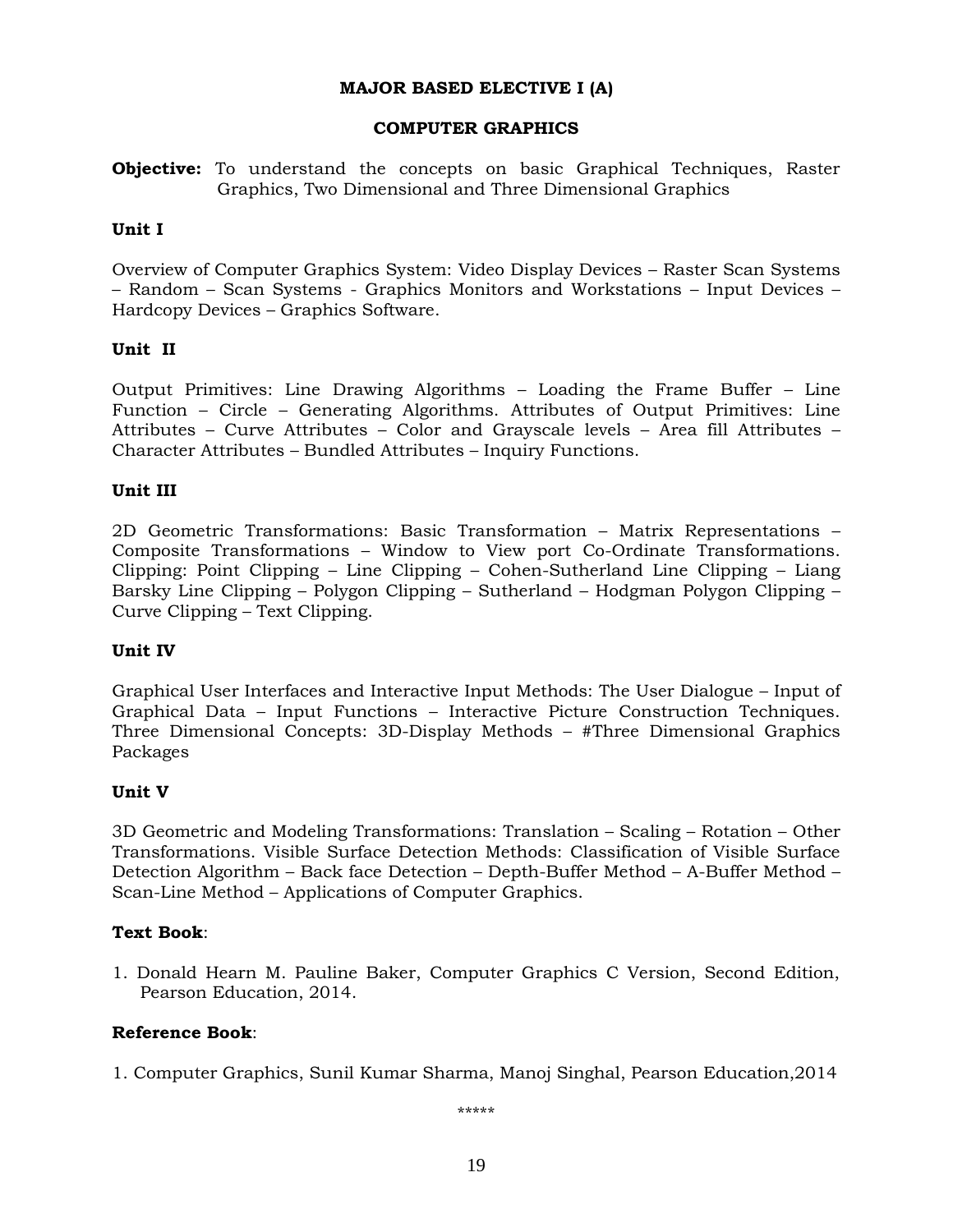#### **MAJOR BASED ELECTIVE I (B)**

#### **SOFTWARE ENGINEERING**

**Objective:** To provide knowledge of the various phases of Software Engineering Process

#### **Unit I**

Introduction : Introduction to Software Engineering - Software Process - Software Process Models - Software Model - Requirements Engineering Principles : Requirements Engineering - Importance of Requirements - Types of Requirements - Steps involved in Requirements Engineering

#### **Unit II**

Requirments Analysis Modeling : Analysis Modeling Approaches - Structured Analysis - Object Oriented Analysis - Design and Architectural Engineering : Design Process and Concepts - Basic Issues in Software Design - Characteristics of Good Design - Software Design and Software Engineering - Function Oriented System vs Object Oriented System - Modularity, Cohesion, Coupling, Layering - Real Time Software Design - Design Models - Design Documentation

#### **Unit III**

Object Oriented Concepts : Fundamental Parts of Object Oriented Approach - Data Hiding and Class Hierarchy Creation - Relationships - Role of UML in OO Design - Design Patterns - Frameworks - Object Oriented Analysis - Object Oriented Design - User Interface Design : Concepts of User Interface - Elements of User Interface - Designing the User Interface - User Interface Evaluation - Golden Rules of User Interface Design - User Interface Models - Usability

#### **Unit IV**

Software Coding - Introduction to Software Measurement and Metrics - Software Configuration - Project Management Introduction - Introduction to Software Testing - Software Maintenance

#### **Unit V**

Web Engineering : Introduction to Web - General Web Characteristics - Web Application Categories - Working of Web Application - Advantages and Drawbacks of Web Applications - Web Engineering - Emerging Trends in Software Engineering - Web 2.0 - Rapid Delivery - Open Source Software Development - Security Engineering - Service Oriented Software Engineering - Web Service - Software as a Service - Service Oriented Architecture - Cloud Computing - Aspect Oriented Software Development - Test Driven Development - Social Computing

#### **Textbook:**

1. Software Engineering, Chandramouli Subramanian, Saikat Dutt, Chandramouli Seetharaman, B.G. Geetha, Pearson Publications, 2015

#### **Reference Books:**

1. Software Engineering, Jibitesh Mishra, Pearson Education, 2011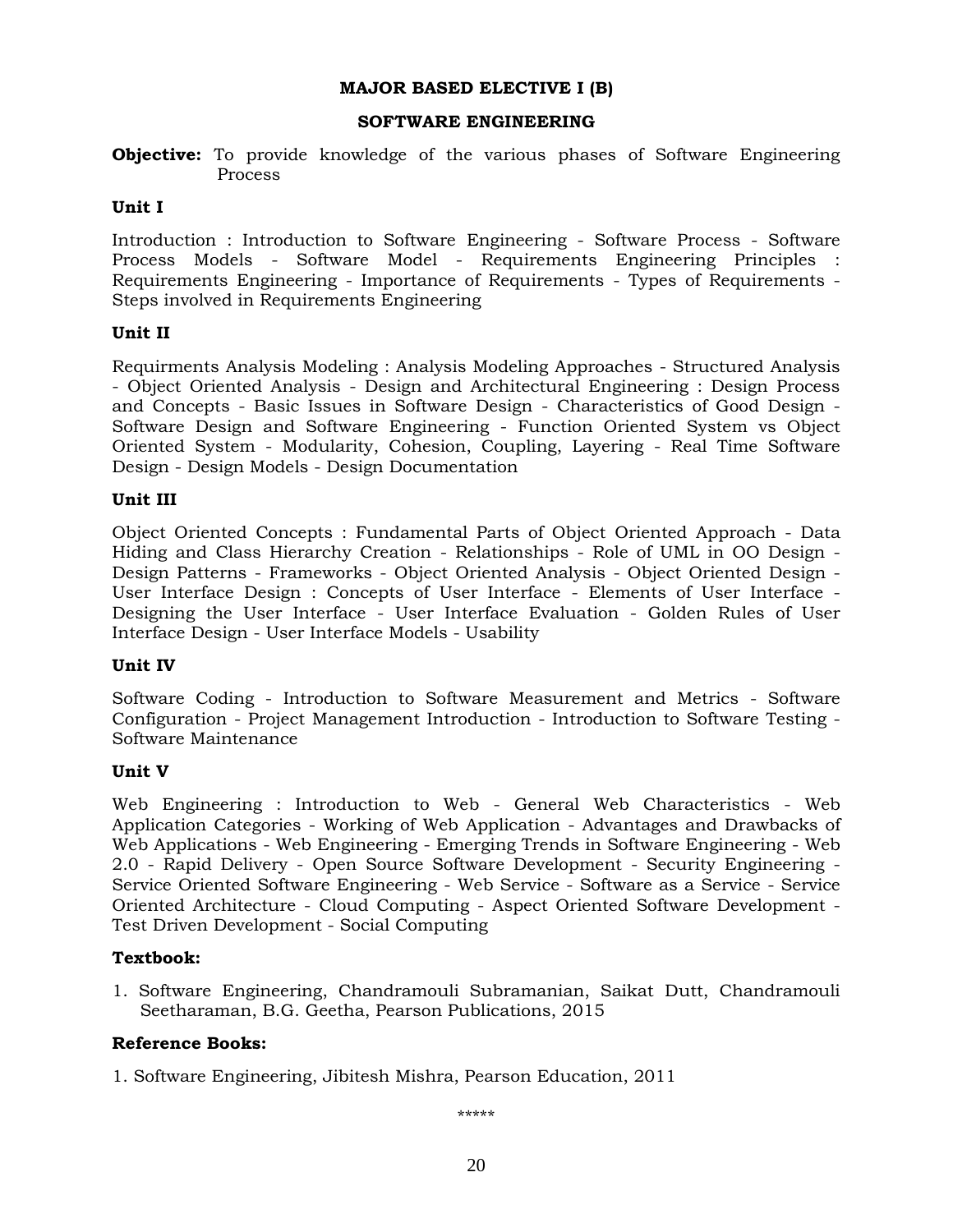#### **MAJOR BASED ELECTIVE I (C)**

#### **SOFTWARE TESTING**

#### **Objective :** To understand the basics of Software Testing

#### **Unit I**

Software Development Life Cycle models: Phases of Software project – Quality, Quality Assurance, Quality control – Testing, Verification and Validation – Process Model to represent Different Phases - Life Cycle models. White-Box Testing: Static Testing – Structural Testing –Challenges in White-Box Testing.

#### **Unit II**

Black-Box Testing: What is Black-Box Testing? - Why Black-Box Testing? – When to do Black-Box Testing? – How to do Black-Box Testing? – Challenges in White Box Testing -Integration Testing: Integration Testing as Type of Testing – Integration Testing as a Phase Testing – Scenario Testing – Defect Bash.

#### **Unit III**

System and Acceptance Testing: system Testing Overview – Why System testing is done? – Functional versus Non-functional Testing – Functional testing - Nonfunctional Testing – Acceptance Testing – Summary of Testing Phases.

#### **Unit IV**

Performance Testing: Factors governing Performance Testing – Methodology of Performance Testing – tools for Performance Testing – Process for Performance Testing – Challenges. Regression Testing: What is Regression Testing? – Types of Regression Testing – When to do Regression Testing – How to do Regression Testing – Best Practices in Regression Testing.

#### **Unit V**

Test Planning, Management, Execution and Reporting: Test Planning – Test Management – Test Process – Test Reporting –Best Practices. Test Metrics and Measurements: Project Metrics – Progress Metrics – Productivity Metrics – Release Metrics.

#### **Text Book**

1. Software Testing Principles and Practices – Srinivasan Desikan & Gopalswamy Ramesh, Pearson Education, 2014

#### **Reference Book**

1. Foundations of Software Testing**,** Aditya P. Mathur, Pearson Education, 2013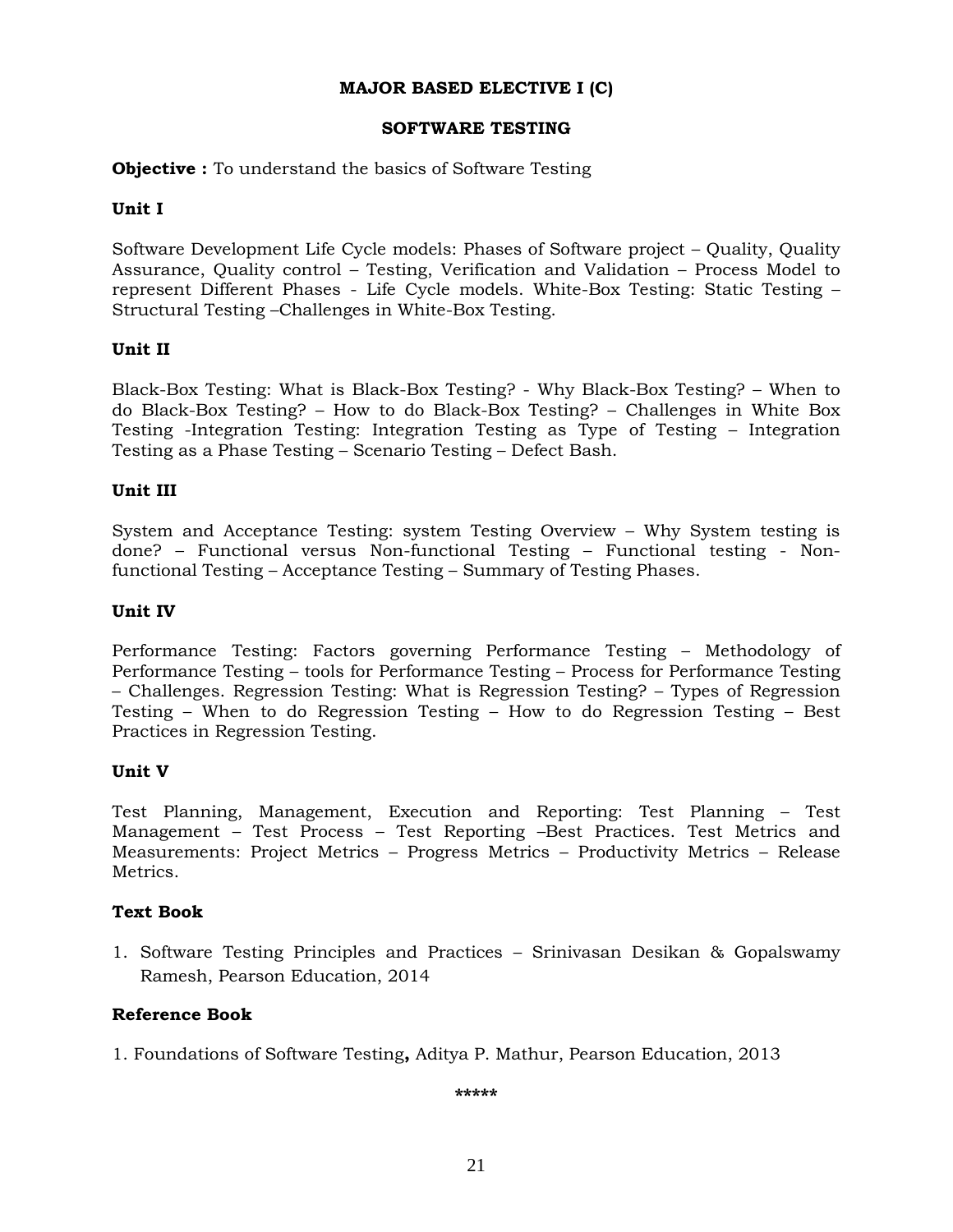# **CORE COURSE VIII**

# **COMPUTER NETWORKS**

**Objective:** To understand the Design and Organization of Computer Networks

# **Unit I**

Overview and Physical Layer: Introduction: Data Communications - Networks - Network Types, Network Models: TCP/IP Protocol Suite- The OSI Model, Bandwidth utilization : Multiplexing- Spread Spectrum, Transmission Media: Guided Media-Unguided Media, Switching: Circuit Switched Network-Packet Switching-Structure of a switch

# **Unit II**

DataLinkLayer:Error Deduction and Correction : Introduction- Cyclic codes-Forward error correction, Data link Control: Datalink layer protocols- Media Access Control: Random Access- Controlled Access, Wireless Networks: IEEE 802.11- Bluetooth-Cellular Telephone- Satellite network- Connection devices,

# **Unit III**

Network Layer Services : Packet Switching- Nework layer performance- IPV4 Addresses- Internet Protocol-Routing Algorithms - IPV6 Addressing

# **Unit IV**

Transport Layer : Transport Layer Protocols- User Datagram Protocol - TCP:TCP Services TCP features - Windows in TCP - Flow Control - Error Control- TCP Congestion Control - TCP timers

# **Unit V**

Application Layers : Client Server Programming - Word Wide Web & HTTP - FTP - Email - DNS

# **Text Book:**

1. Data Communications and Networking, Behrouz A Forouzan, Tata McGraw Hill, Fifth Edison, 2013

# **Reference Book:**

1. [Data Communications and Networks, A](http://www.amazon.in/Data-Communications-Networks-Achyut-Godbole/dp/0071077707/ref=sr_1_fkmr0_1?s=books&ie=UTF8&qid=1454257062&sr=1-1-fkmr0&keywords=astot+godbole+computer+networks)chyut Godbole and Atul Kahate, McGraw Hill Education, 2011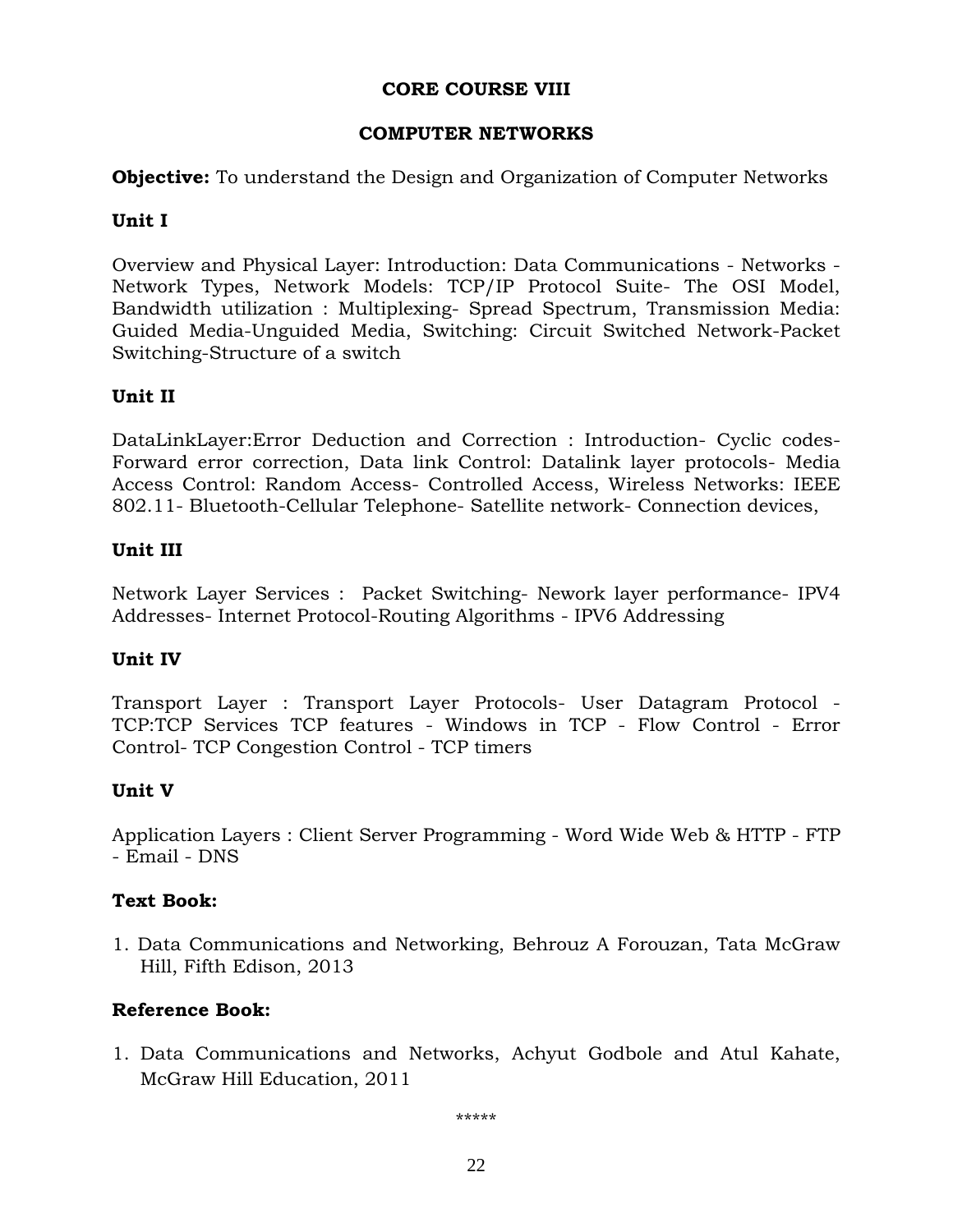# **CORE COURSE IX**

# **PROGRAMMING IN PHP**

**Objective :** To understand the Concepts of PHP and Ajax.

# **Unit I**

Essentials of PHP - Operators and Flow Control - Strings and Arrays.

# **Unit II**

Creating Functions - Reading Data in Web Pages - PHP Browser - Handling Power.

# **Unit III**

Object-Oriented Programming –Advanced Object-Oriented Programming .

# **Unit IV**

File Handling –Working with Databases – Sessions, Cookies, and FTP

# **Unit V**

Ajax – Advanced Ajax – Drawing Images on the Server.

# **Text Book:**

1. The PHP Complete Reference, Steven Holzner, McGraw Hill Education, 2007

# **Reference Books:**

1. [PHP: A Beginner's Guide, Vikram Vaswani,](http://www.amazon.in/PHP-BEGINNERS-GUIDE-Vikram-Vaswani/dp/0070140693/ref=sr_1_2?s=books&ie=UTF8&qid=1454260662&sr=1-2&keywords=php) McGraw Hill Education, 2008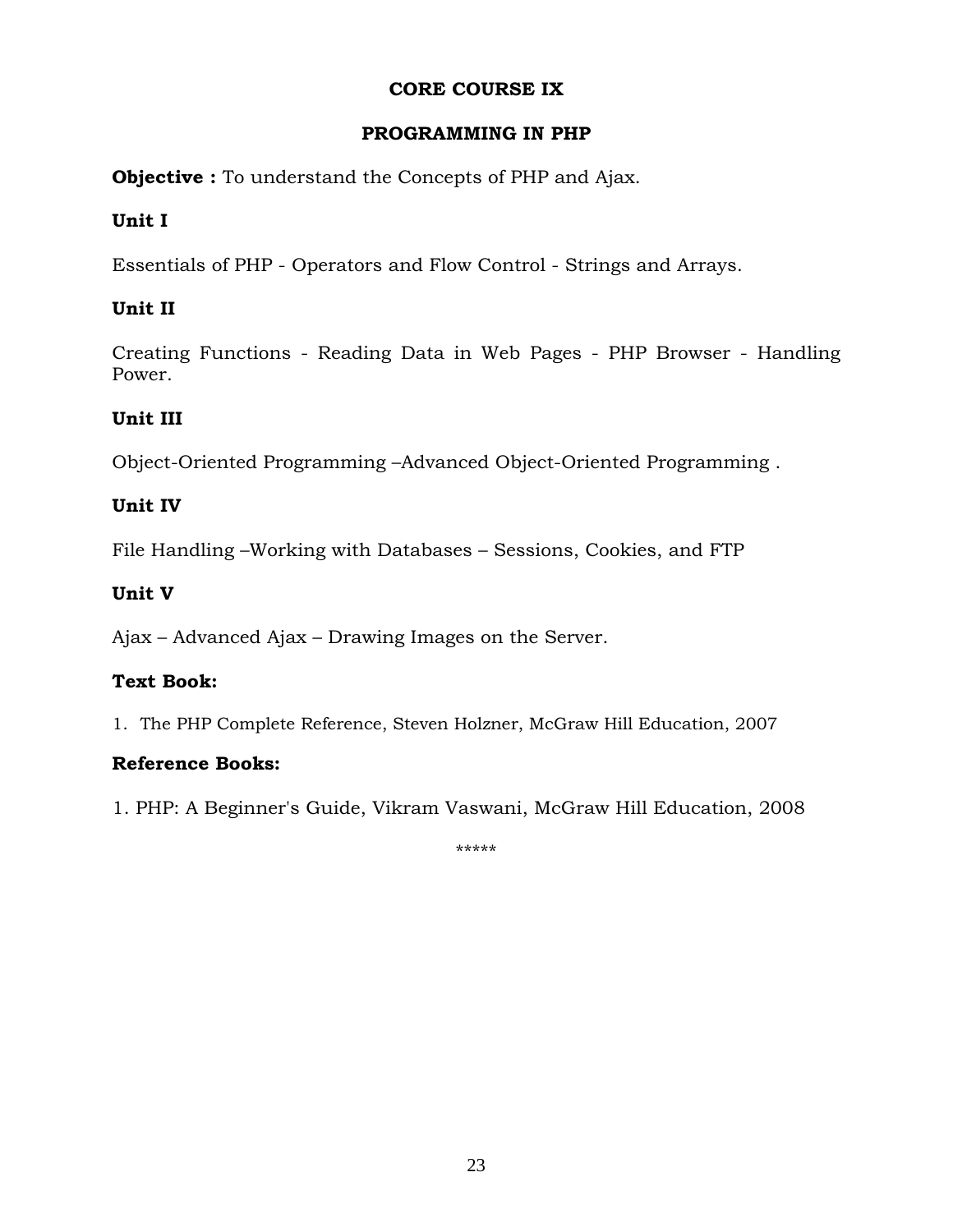### **CORE PRACTICAL VI**

### **PROGRAMMING IN PHP (P)**

**Objective :** To Impart Practical Training in PHP Programming Language

- 1. Write a program to find the factorial of a number.
- 2. Write a program using Conditional Statements.
- 3. Write a program to find the maximum value in a given multi dimensional array.
- 4. Write a program to find the GCD of two numbers using user-defined functions.
- 5. Design a simple web page to generate multiplication table for a given number.
- 6. Design a web page that should compute one's age on a given date.
- 7. Write a program to download a file from the server.
- 8. Write a program to store the current date and time in a COOKIE and display the 'Last Visited' date and time on the web page.
- 9. Write a program to store page views count in SESSION, to increment the count on each refresh and to show the count on web page.
- 10. Write a program to draw the human face.
- 11. Write a program to design a simple calculator.
- 12. Design an authentication web page in PHP with MySQL to check username and password.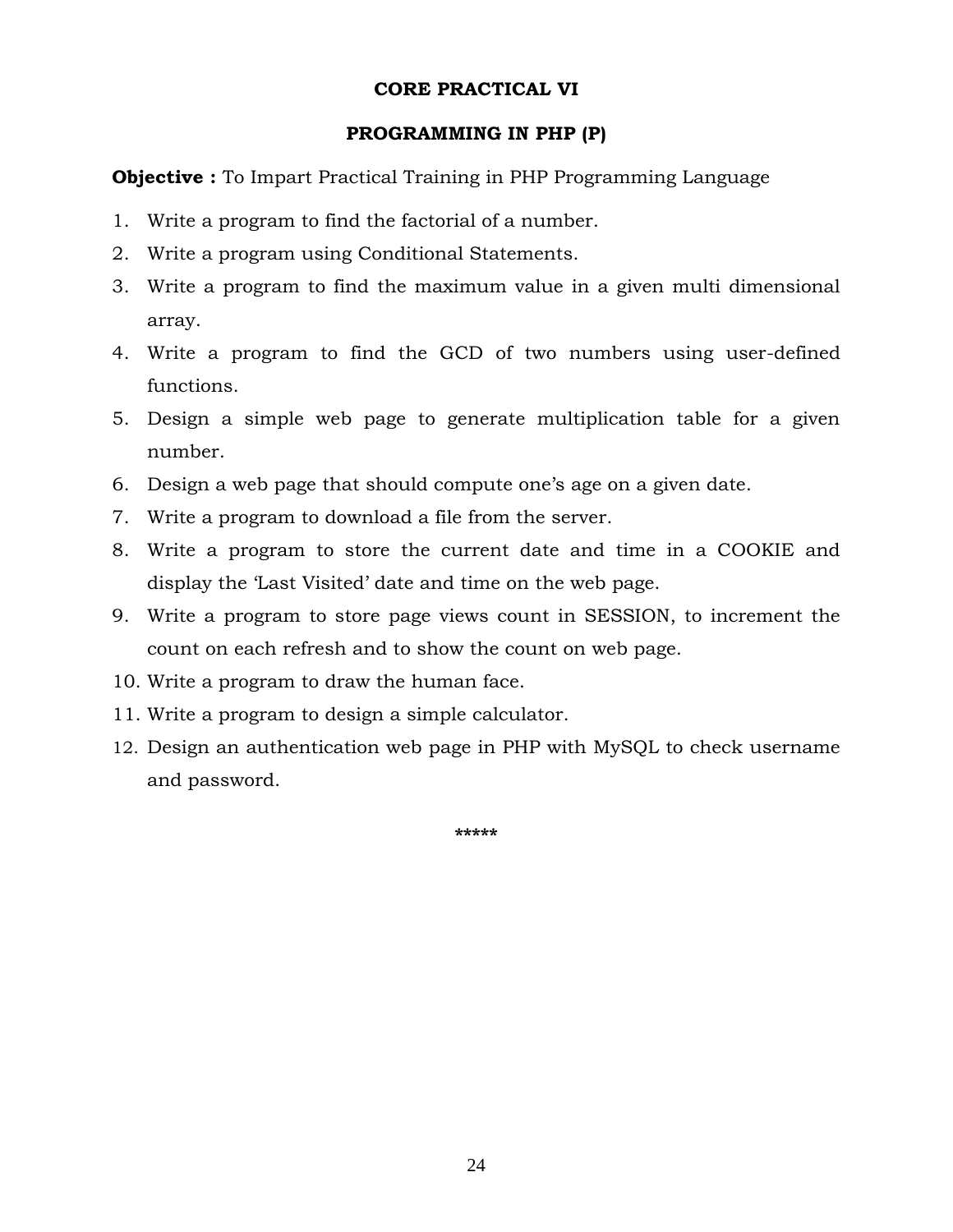# **MAJOR BASED ELECTIVE II (A)**

# **CLOUD COMPUTING**

**Objective :** To understand the concepts in Cloud Computing and its Security

# **Unit I**

Cloud Computing Foundation : Introduction to Cloud Computing – Move to Cloud Computing – Types of Cloud – Working of Cloud Computing

# **Unit II**

Cloud Computing Architecture : Cloud Computing Technology – Cloud Architecture – Cloud Modeling and Design - Virtualization : Foundation – Grid,Cloud and Virtualization – Virtualization and Cloud Computing

# **Unit III**

Data Storage and Cloud Computing : Data Storage – Cloud Storage – Cloud Storage from LANs to WANs – Cloud Computing Services : Cloud Services – Cloud Computing at Work

# **Unit IV**

Cloud Computing and Security : Risks in Cloud Computing – Data Security in Cloud – Cloud Security Services – Cloud Computing Tools : Tools and Technologies for Cloud – Cloud Mashaps – Apache Hadoop – Cloud Tools

# **Unit V**

Cloud Applications – Moving Applications to the Cloud – Microsoft Cloud Services – Google Cloud Applications – Amazon Cloud Services – Cloud Applications

# **Text Book**

1. Cloud Computing – A Practical Approach for Learning and Implementation, A.Srinivasan and J.Suresh, Pearson India Publications, 2014

# **Reference Book**

1. Cloud Computing: Principles and Paradigms, edited by Rajkumar Buyya, James Broberg, Andrzej, Wiley India Publications, 2011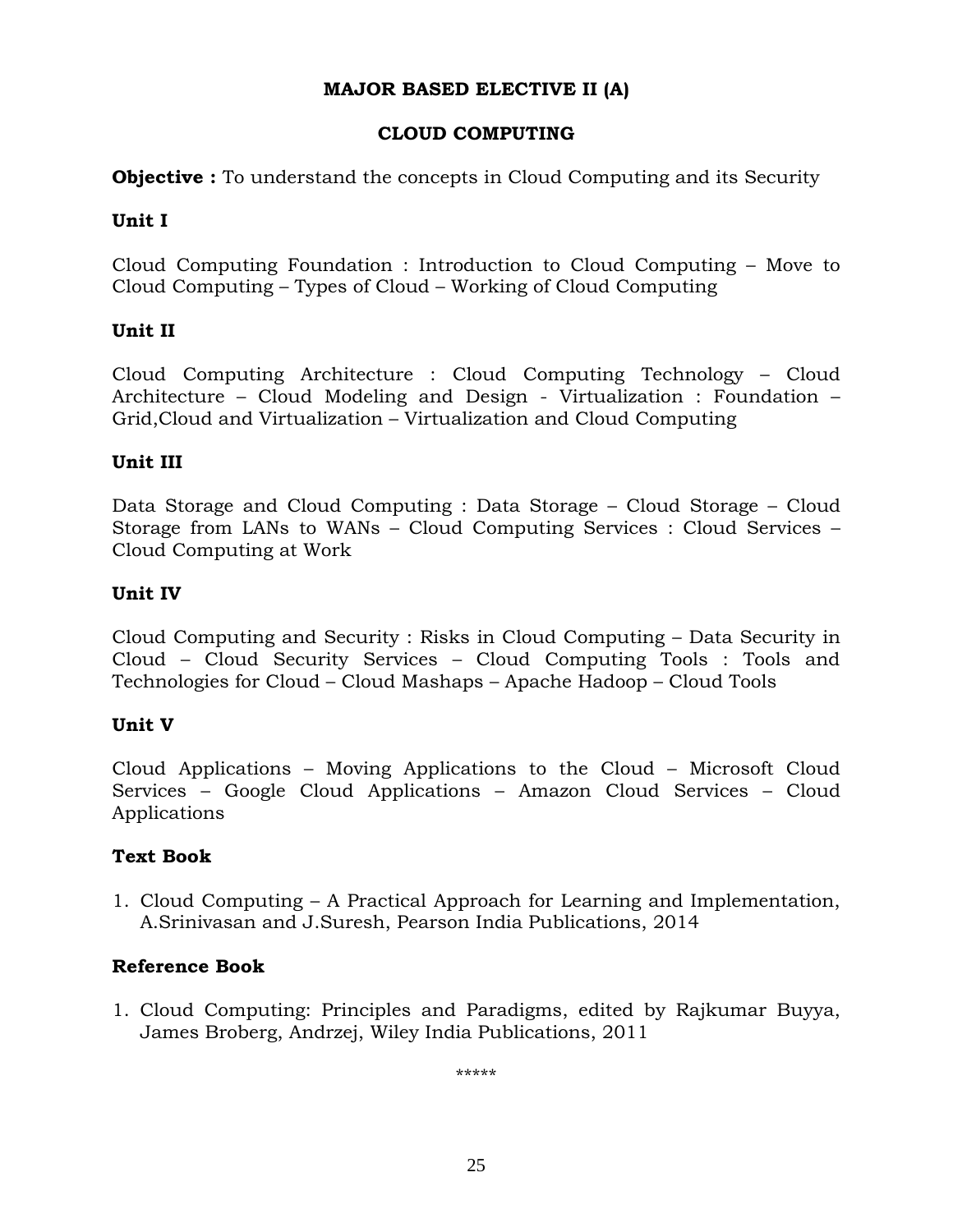### **MAJOR BASED ELECTIVE II (B)**

### **BUSINESS PROCESS OUTSOURCING**

**Objective :** To provide the Knowledge about the working environment of Business Process Outsourcing Industry

### **UNIT I**

Search For Competitiveness - Need For Outsourcing - BPOs: Beyond Call **Centres** 

### **UNIT II**

Transition Management - BPO Business Models - BPO Governance

### **UNIT III**

Legal Issues in BPO Contracts - BPO—Regulatory Issues - Service Supplier Selection

### **UNIT IV**

Service Level Agreement - BPO Legal Contract - BPO to KPO: Up In The Value Chain

# **UNIT V**

HR Challenges in BPO Industry - Performance Evaluation In BPO – BPO — Prerequisites And Precautions - Service Quality Issues in BPO

# **Text Book**

1. Business Process Outsourcing: A Supply Chain of Expertises, Vinod V. Sople, Prentice Hall of India, 2011.

# **Reference Book**:

1. Business Process Outsourcing, Sarika Kulkarni, Jaico Publishing House, Delhi 2005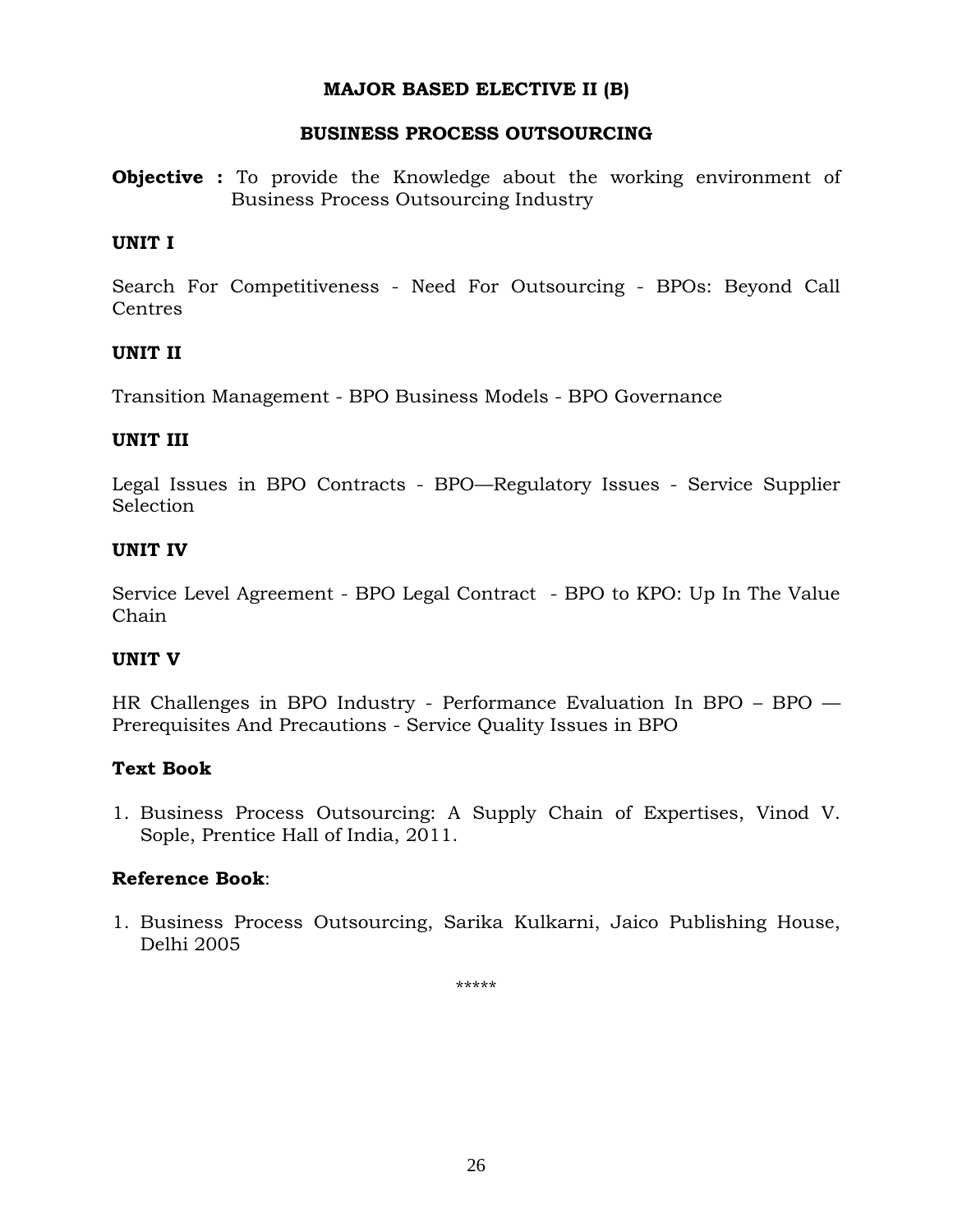### **MAJOR BASED ELECTIVE II (C)**

### **MOBILE COMPUTING**

**Objective :** To understand the Architectures, Sychronization Process and Operating Systems in Mobile Computing

### **Unit I**

Mobile Communications - An Overview : Mobile Computing - Mobile Computing Architecture - Mobile Devices - Mobile System Networks - Data Dissemination - Mobility Management - Security

### **Unit II**

Mobile Devices and Systems : Mobile Phones - Digital Music Players - Handheld Pocket Computers - Handheld Devices with Operating Systems - Smart Systems - Limitations of Mobile Devices - Automotive Systems

### **Unit III**

GSM and Similar Architectures : GSM Services and System Architecture - Radio Interfaces - Protocols - Localization - Calling - Handover - Security - New Data Devices - General Packet Radio Service - High Speed Circuit Switched Data

# **Unit IV**

Data Synchronization in Mobile Computing Systems : Synchronization - Synchronization Software for Mobile Devices - Synchronization Protocols - Mobile Devices Server and Management : Mobile Agent - Application Server - Gateways - Portals - Service Discovery - Device Management - Mobile File Systems - Security

### **Unit V**

Mobile Operating Systems : Operating System - Palm OS - Windows CE - Symbian OS - Linux for Mobile Devices

### **Text Book:**

1. Mobile Computing, Rajkamal, Oxford University Press, 2011.

### **Reference Book :**

1. Mobile Computing, KumkumGarg, Pearson Education, 2010.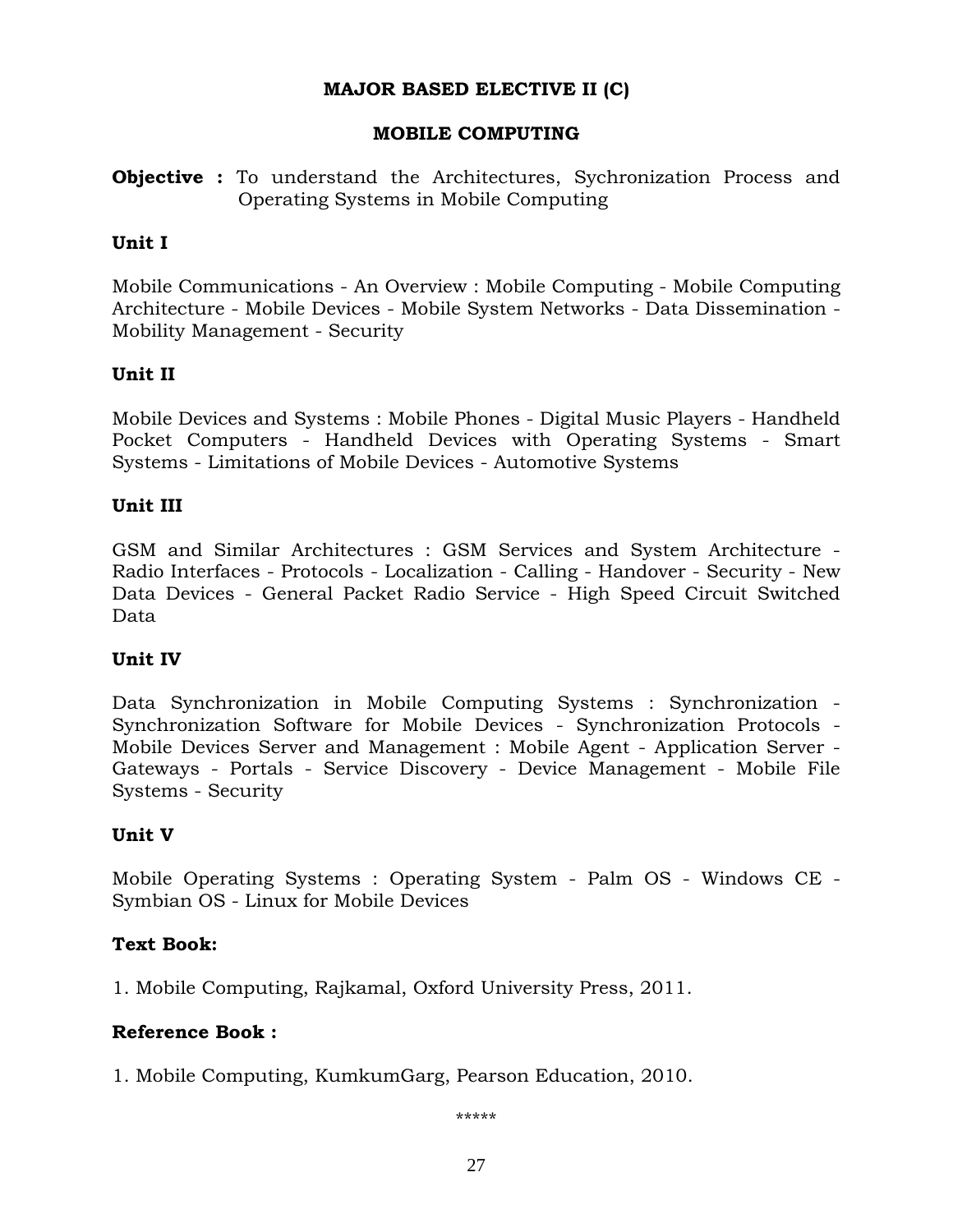# **MAJOR BASED ELECTIVE III (A)**

# **MINI PROJECT**

Students to do Mini Project in their respective Colleges. The **objective** of the Mini Project is to enable the students to work in convenient groups of not more than Four members on a project with a Latest Software.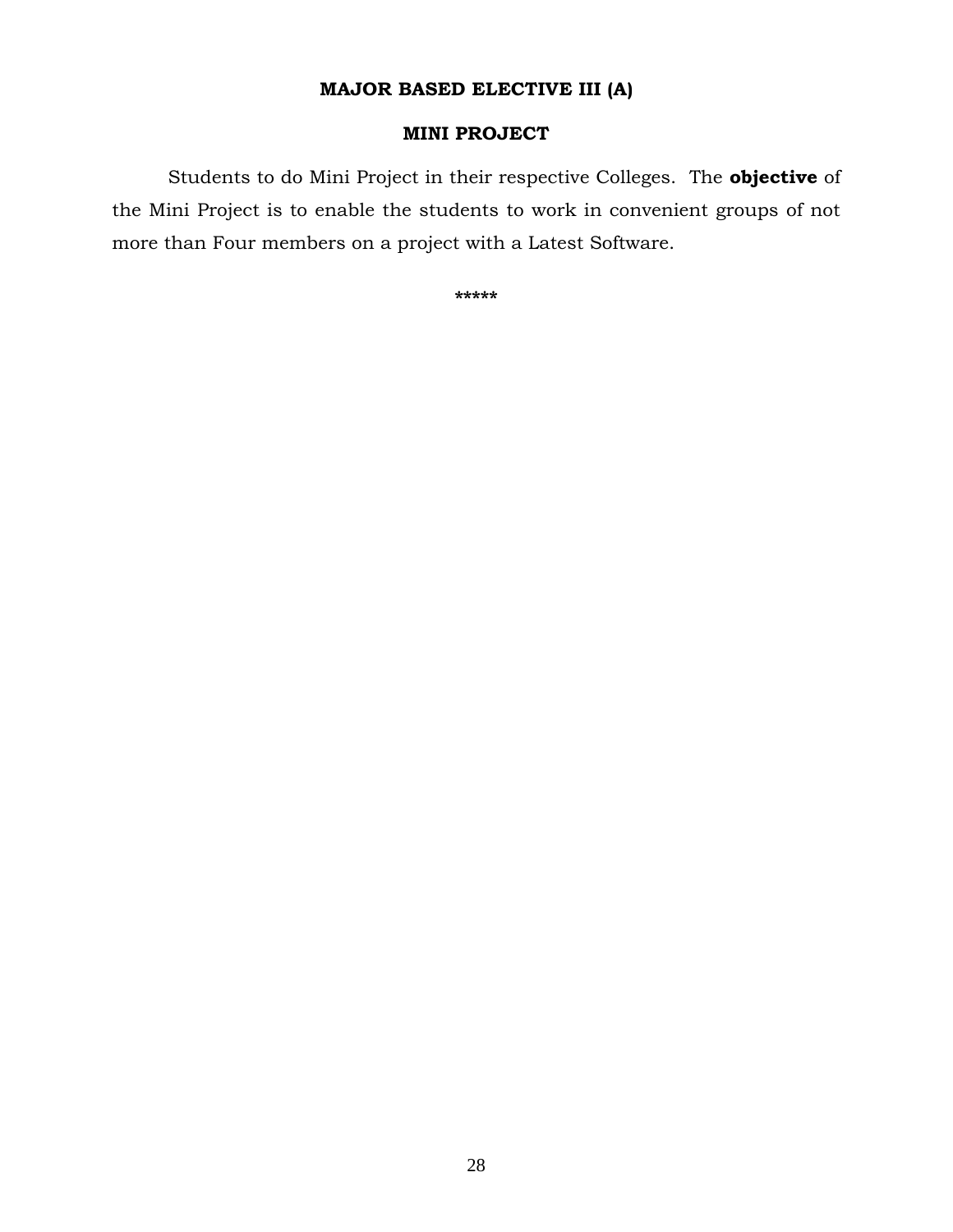### **MAJOR BASED ELECTIVE III (B)**

# **LINUX (P)**

**Objective :** To Impart Practical Training in Linux Operating System

# **Write Shell Programs for the following using the Linux Operating System**

- 1. Check whether the given number is prime or not.
- 2. Find the biggest of given two numbers
- 3. Write a program to check the given number is odd or even
- 4. Write a program to generate Fibonacci Series
- 5. Write a program to prepare electric bill for domestic consumers.

For first 100 units - Rs.0.75/ unit For next 100 units - Rs.1.50/unit Above 200 units - Rs.3.00/unit.

Prepare the bill for the following format: Customer No. ----------- Customer Name ----------- Pre.Reading ----------- Cur.Reading ----------- Units Consumed ----------- Charge -----------

Signature

- 6. Write a program to display the result PASS or FAIL using the informationgiven below: Student Name, Student Reg. No., Mark1, Mark2, Mark3, Mark4. The minimum pass for each subject is 50.
- 7. Write a program to prepare a Payroll with Basic Pay, DA, Allowances ,PF and Gross Pay.
- 8. Using Case Statement, write a program to check the files ending with vowels.
- 9. Write a single program to sort the names and numbers in alphabetical, ascending and descending order.
- 10. Write a menu driven program to print Bio-data for five persons.